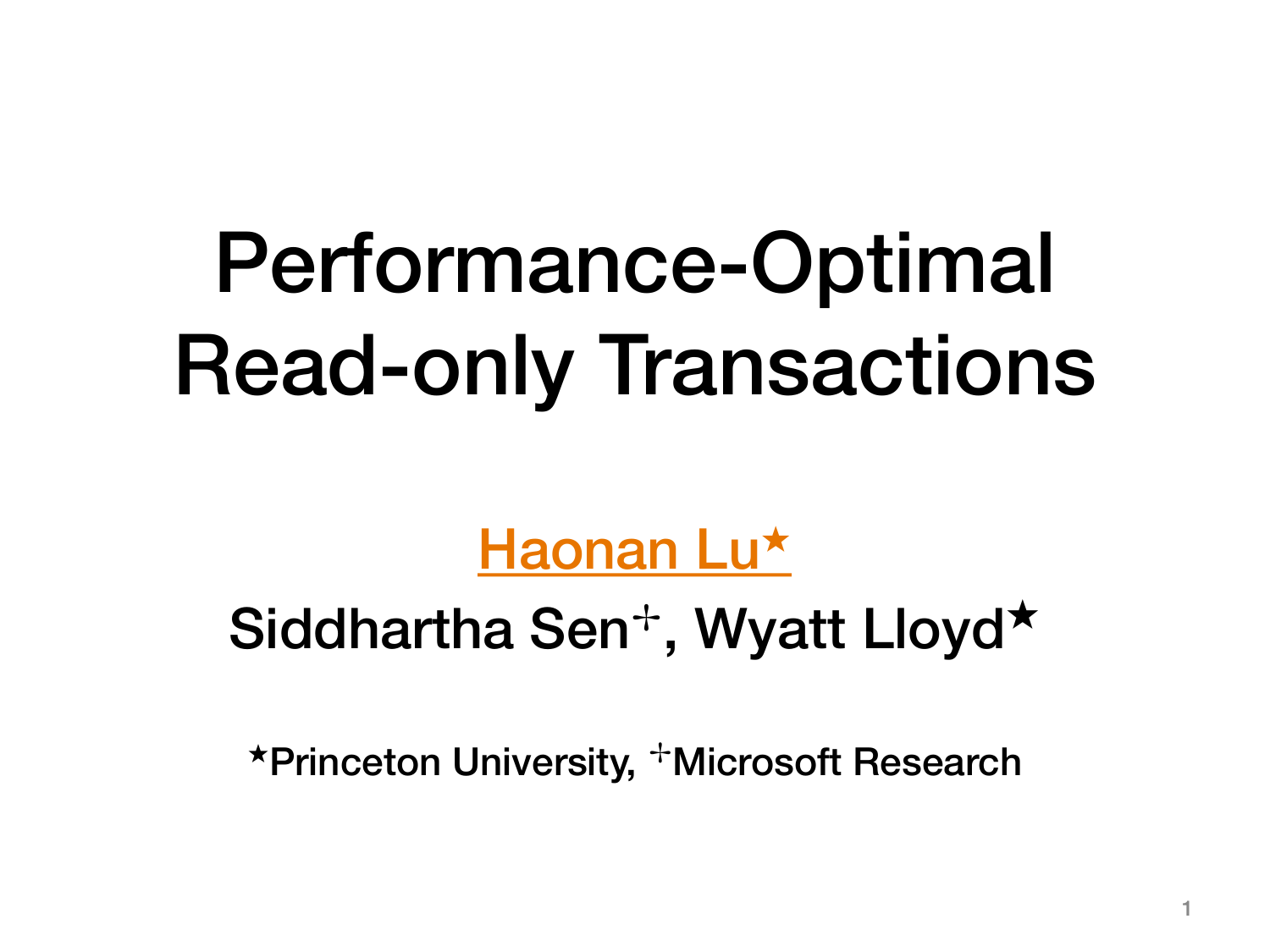### Distributed Storage Systems Enable Today's Web Services

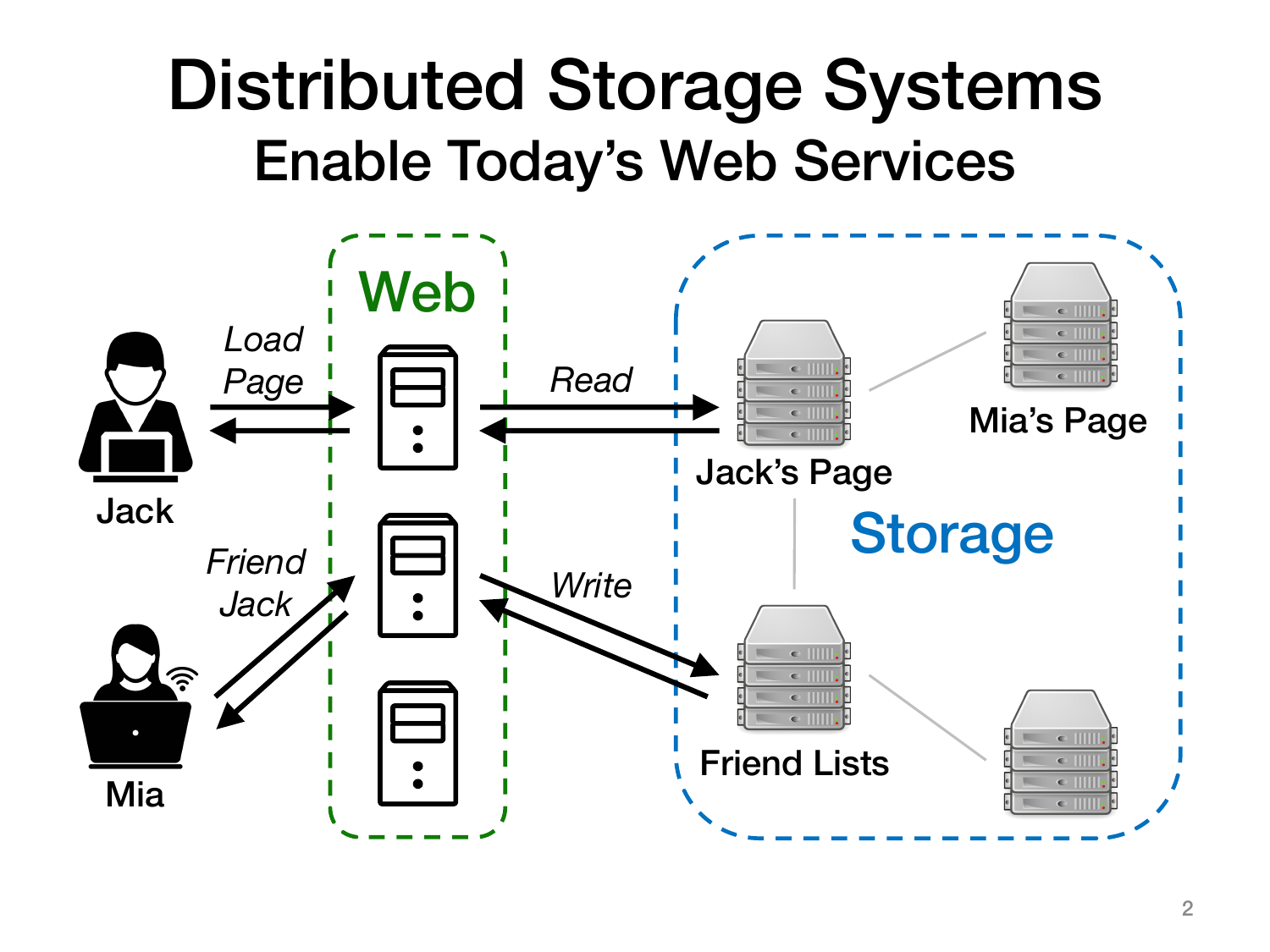#### Distributed Storage Systems Reads Dominate Workloads

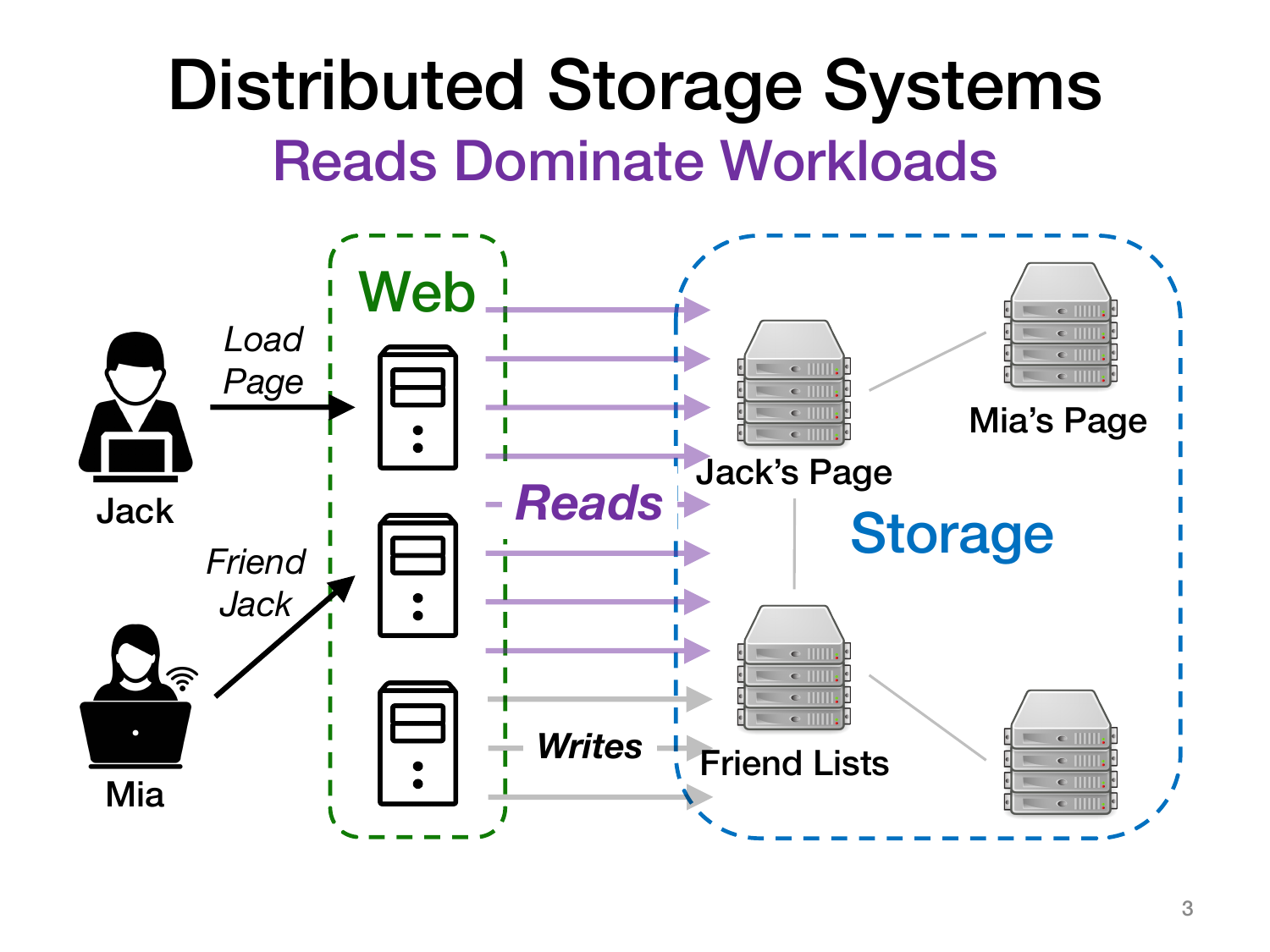### Distributed Storage Systems Simple Reads Are Insufficient

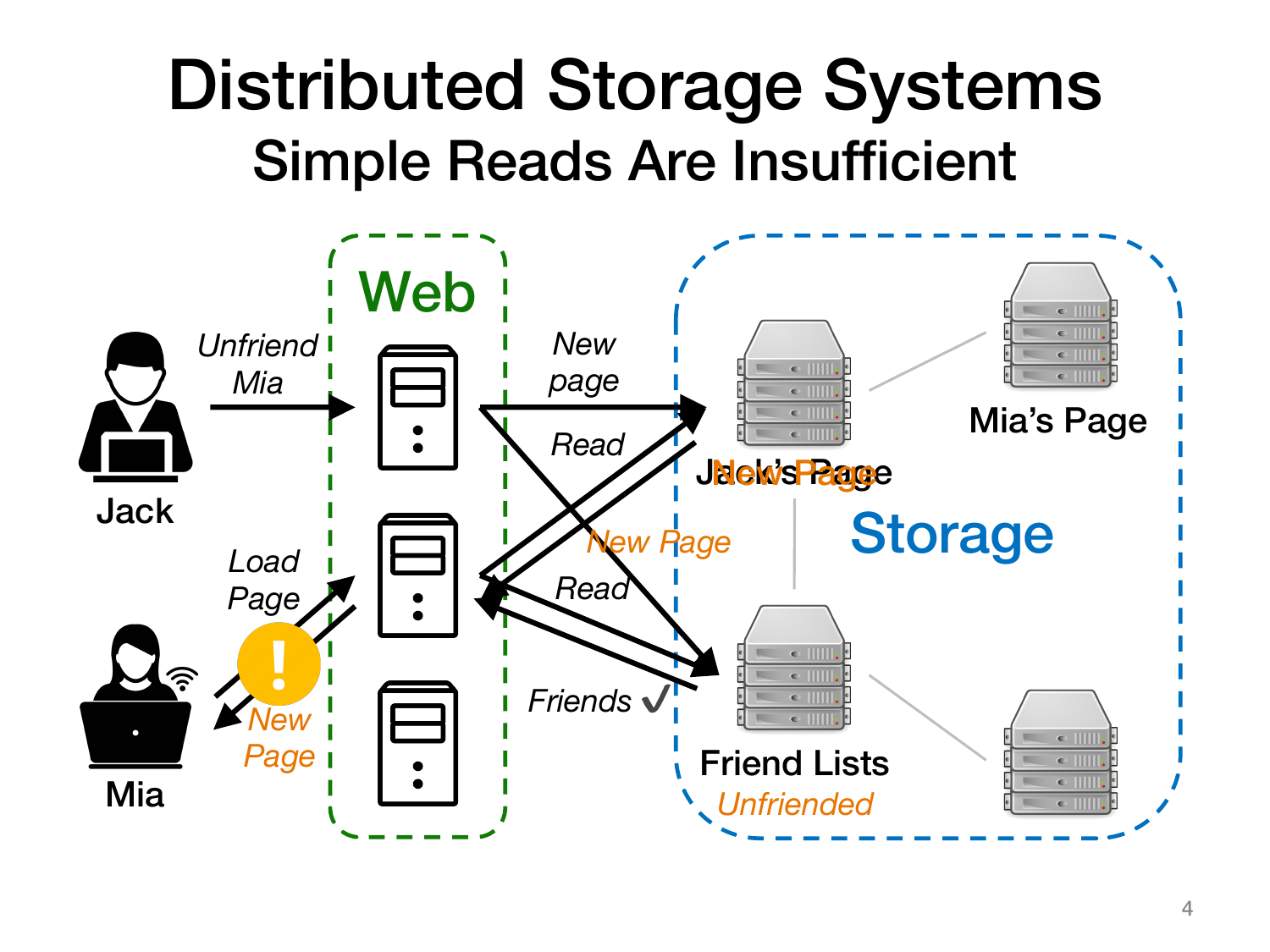## Read-Only Transactions

- A group of simple reads sent in parallel
- Do not write data
	- Writes are allowed in the system
- Coordinate a consistent view across shards

Coordination overhead causes higher latency and lower throughput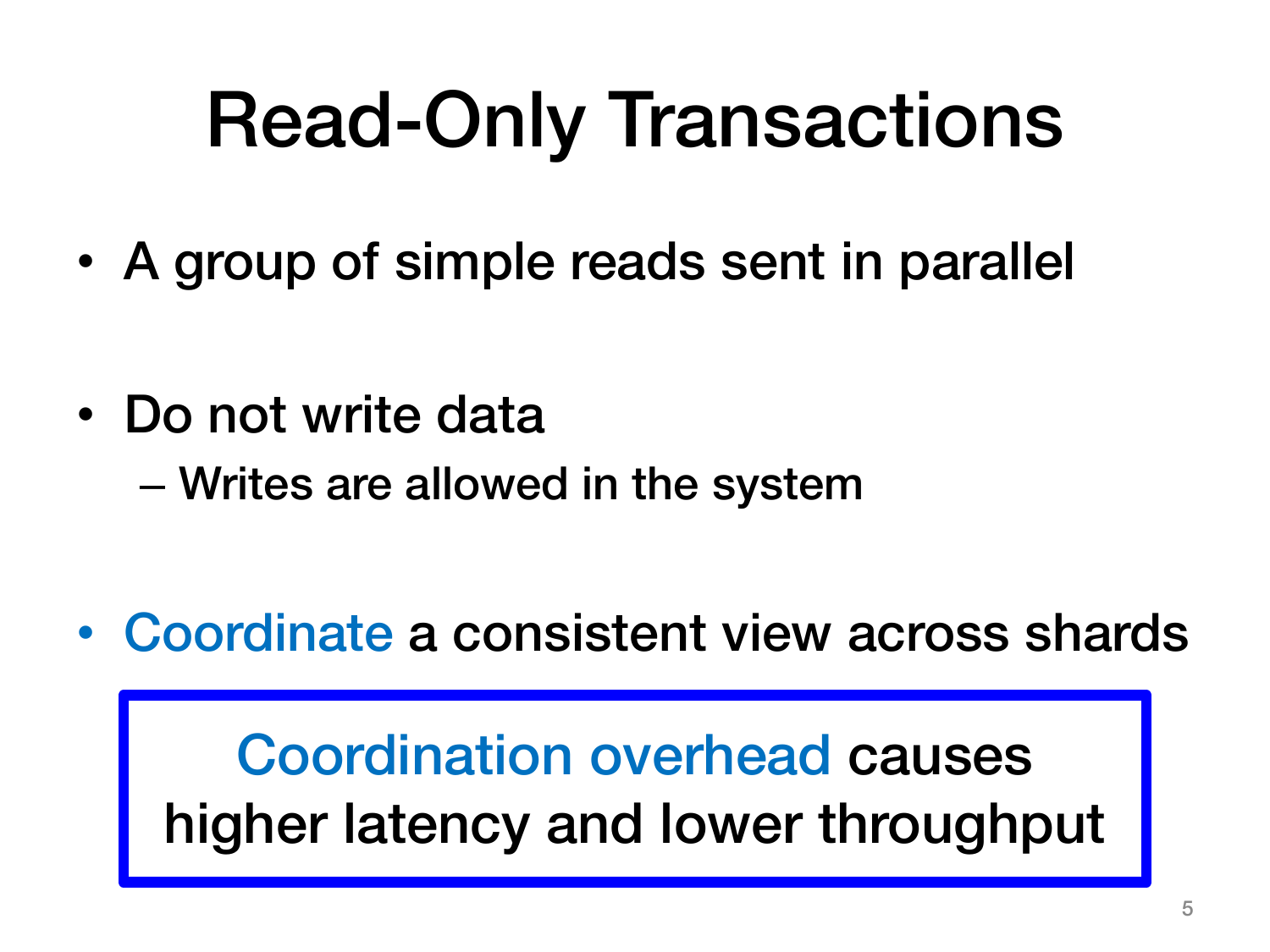

### Read-only transaction performance as close as possible to simple reads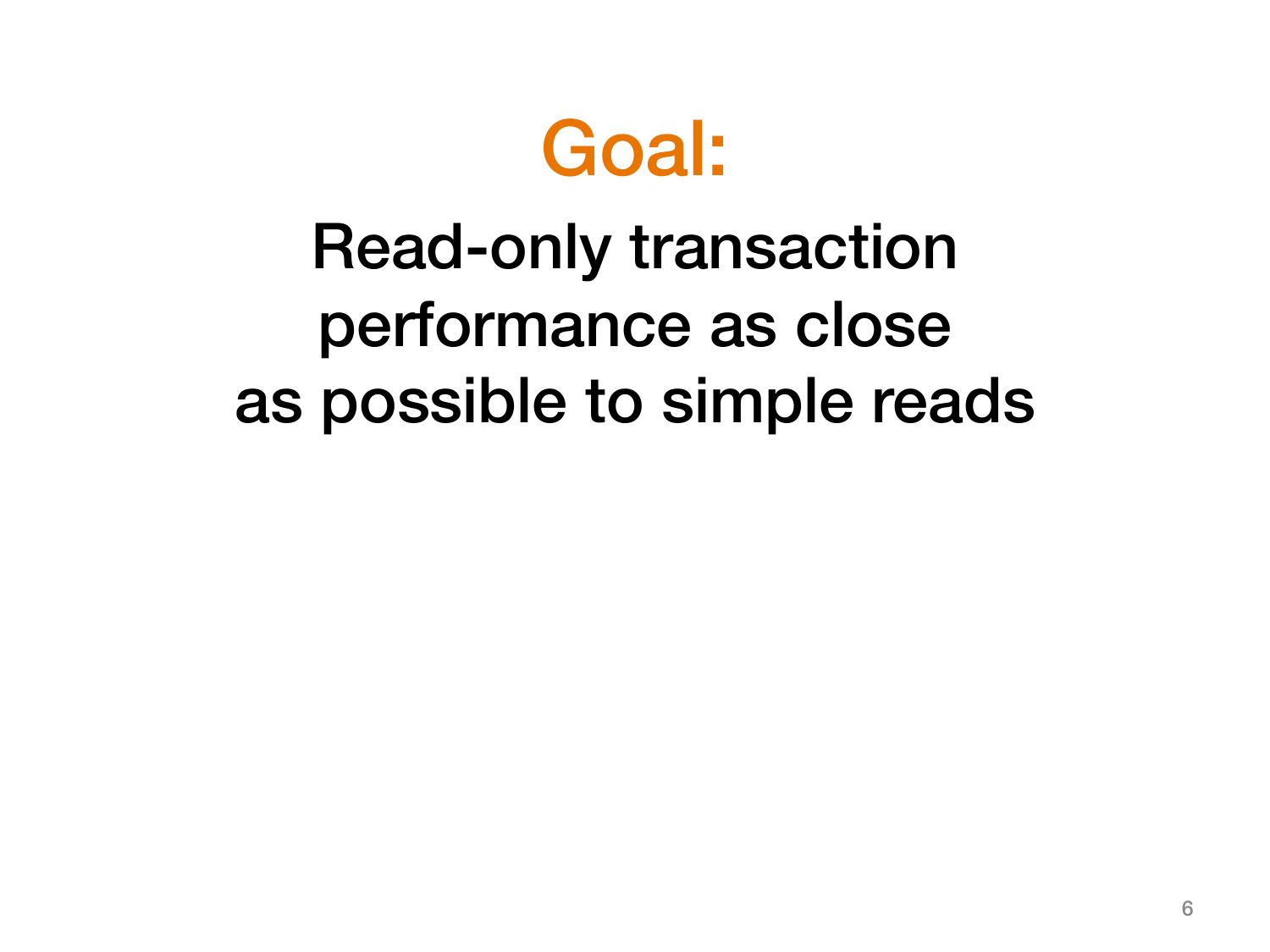

### Read-only transaction performance as close as possible to simple reads

#### We answer:

- What does optimal performance mean for read-only transactions?
- When is optimal performance achievable?
- How can we design performance-optimal read-only transactions?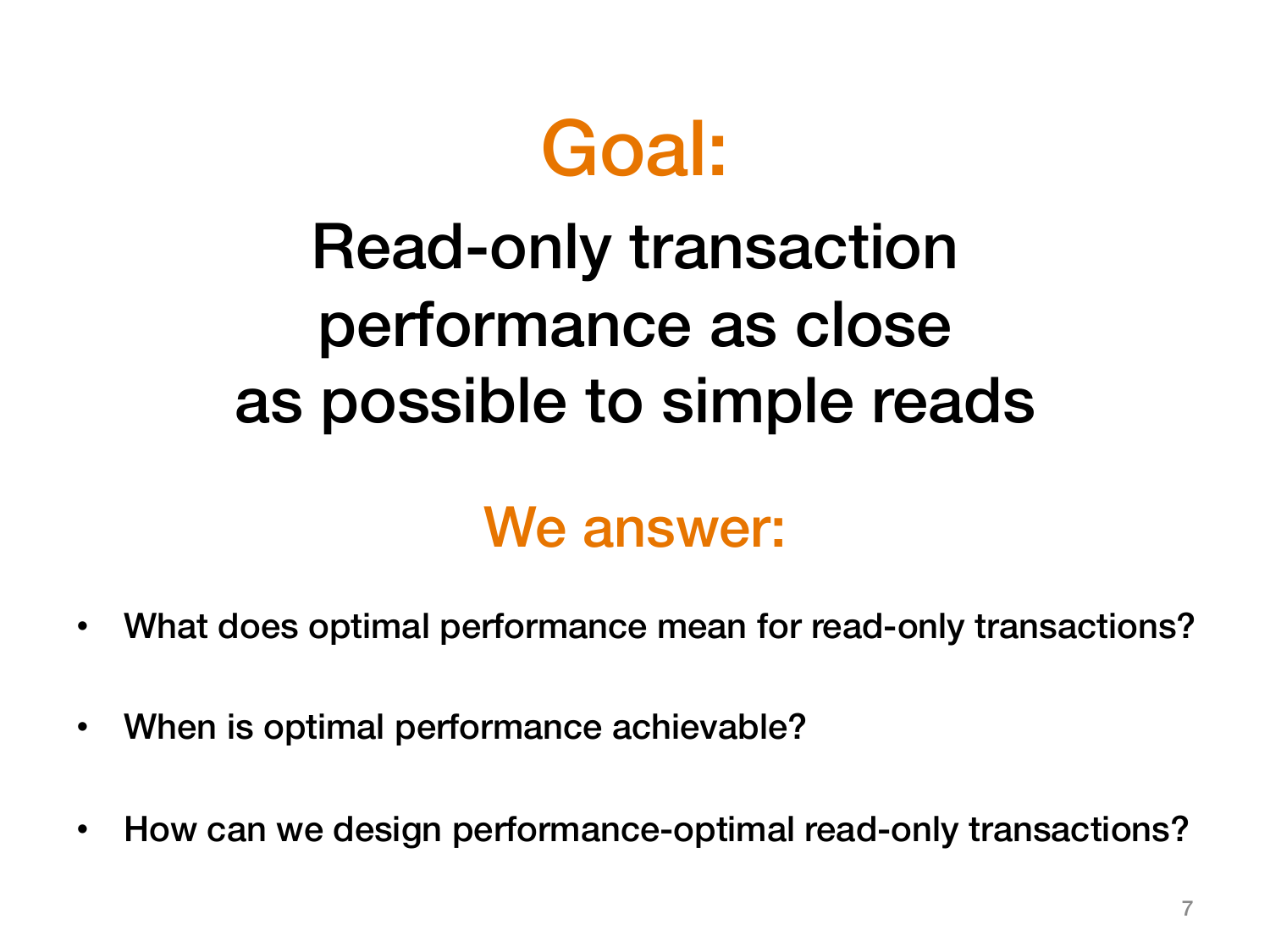### Performance Factors Engineering vs. Algorithmic

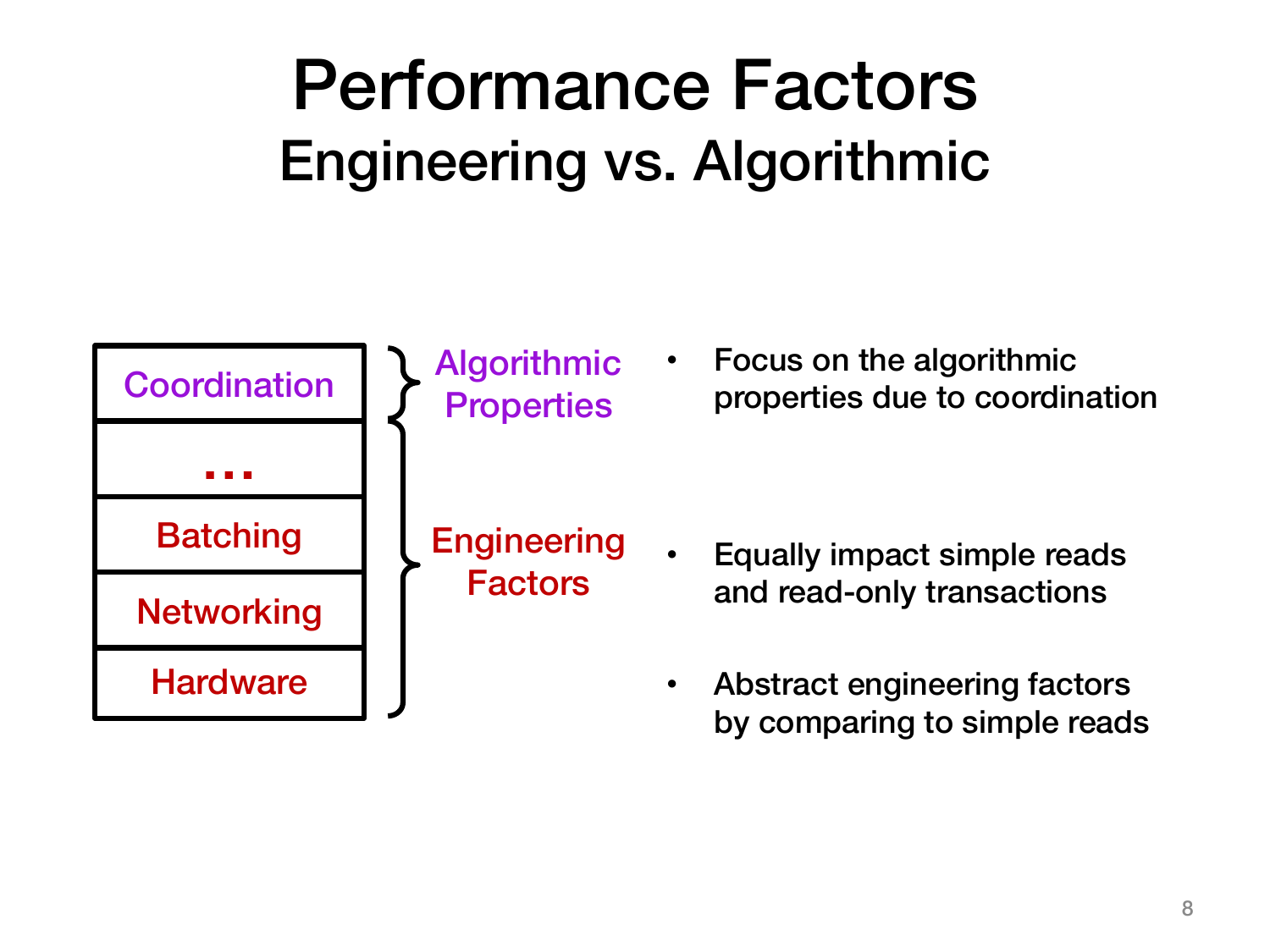### Performance Factors Algorithmic Properties

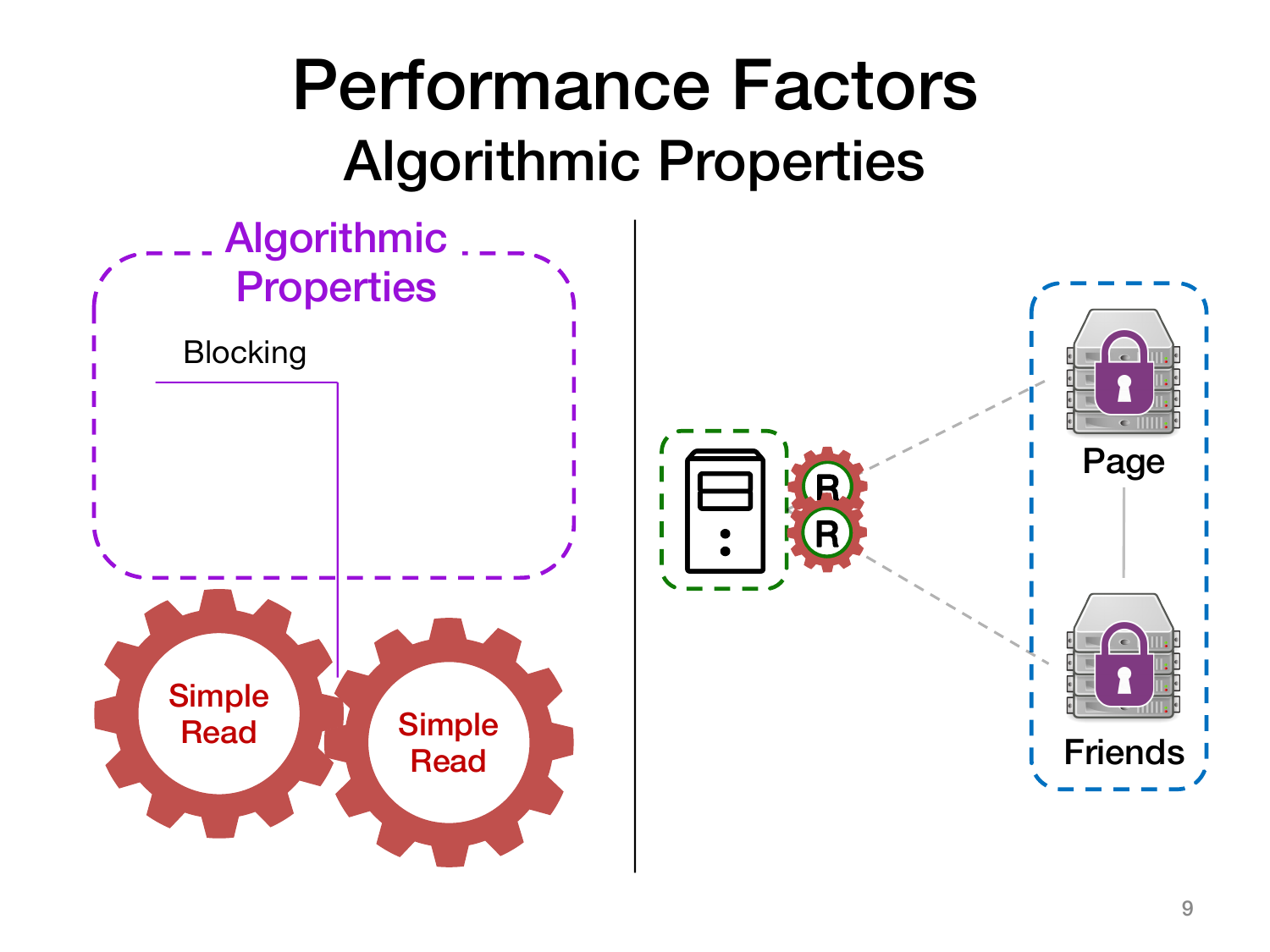### Performance Factors Algorithmic Properties

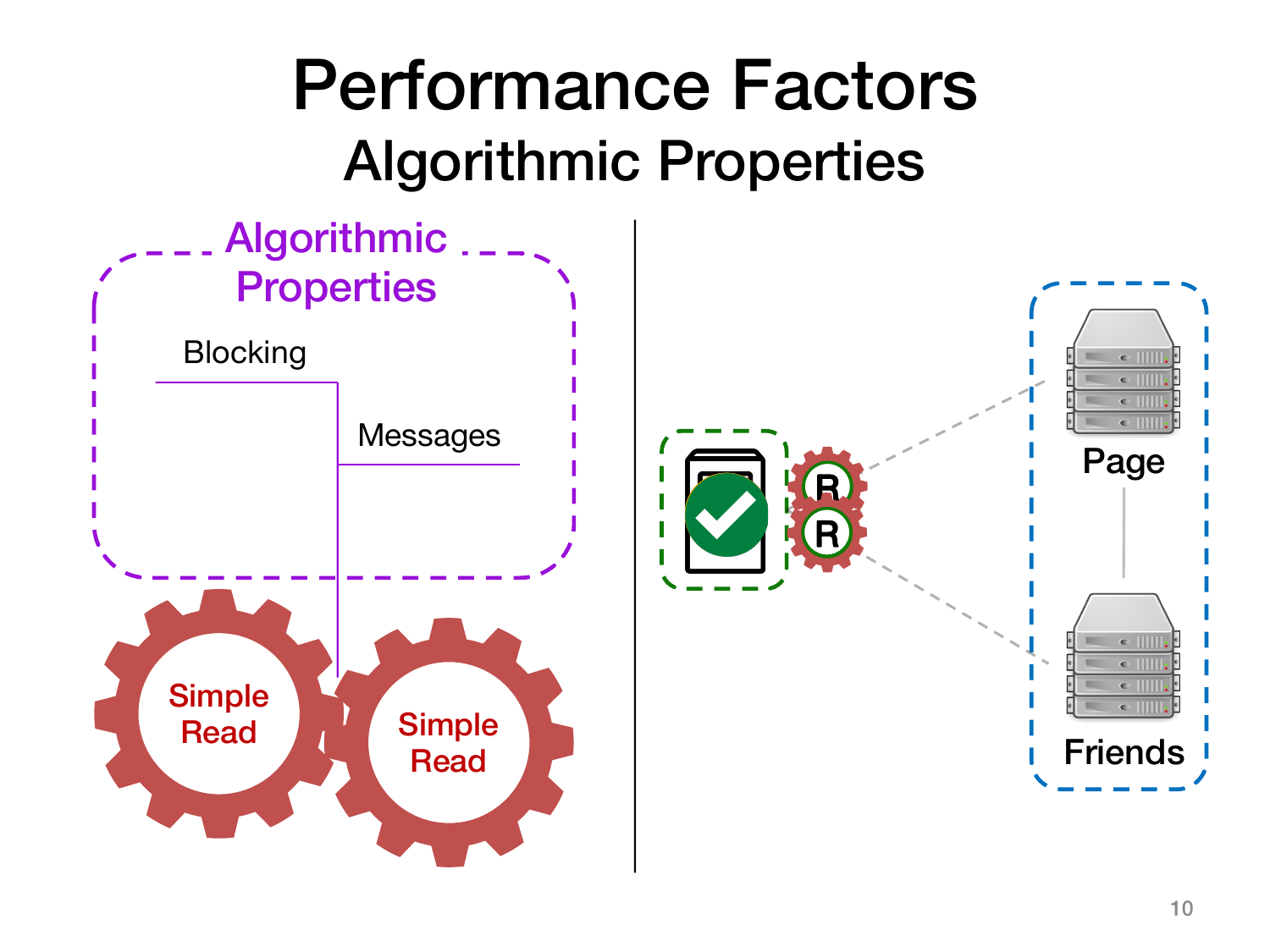### Performance Factors Algorithmic Properties

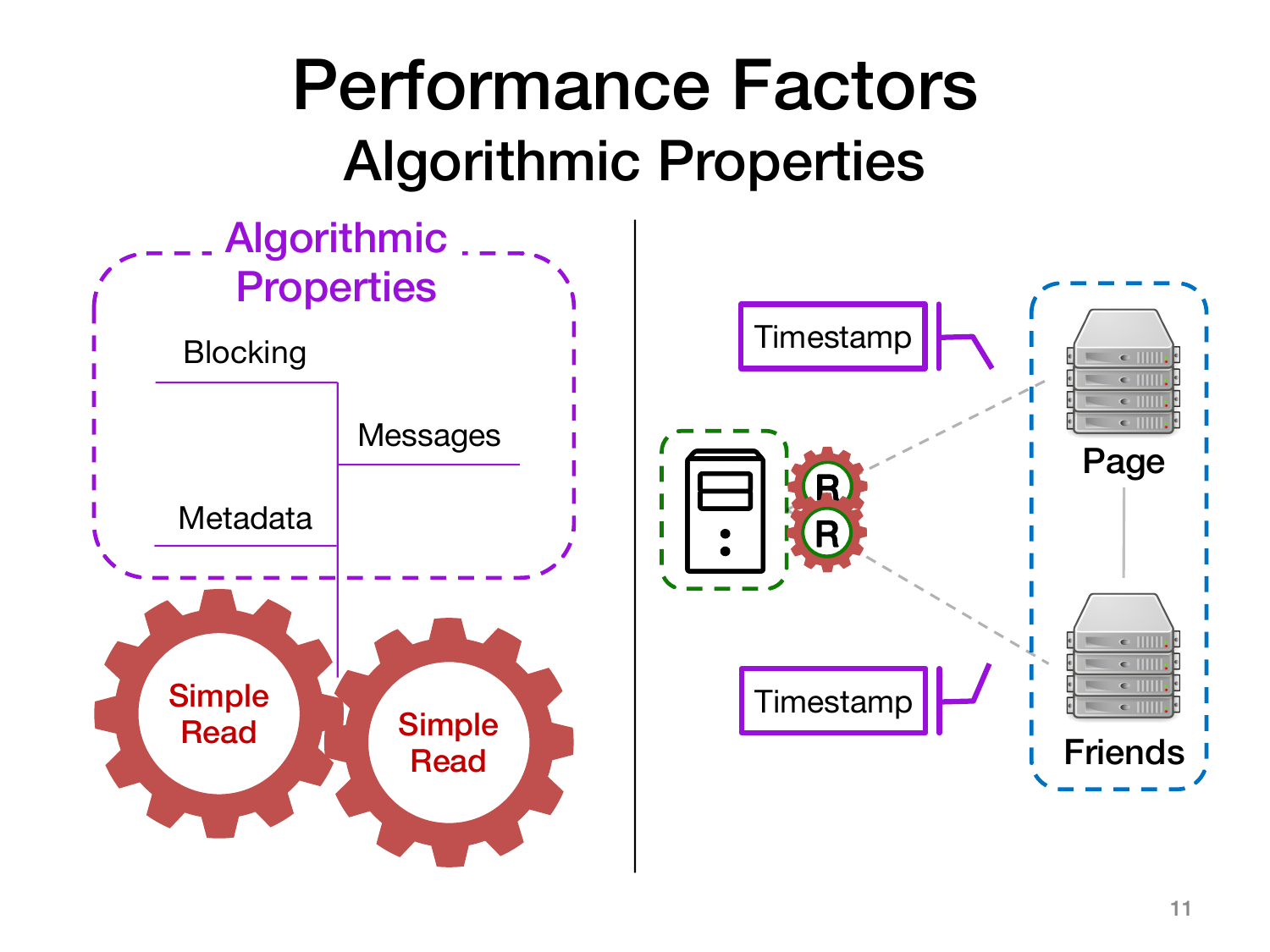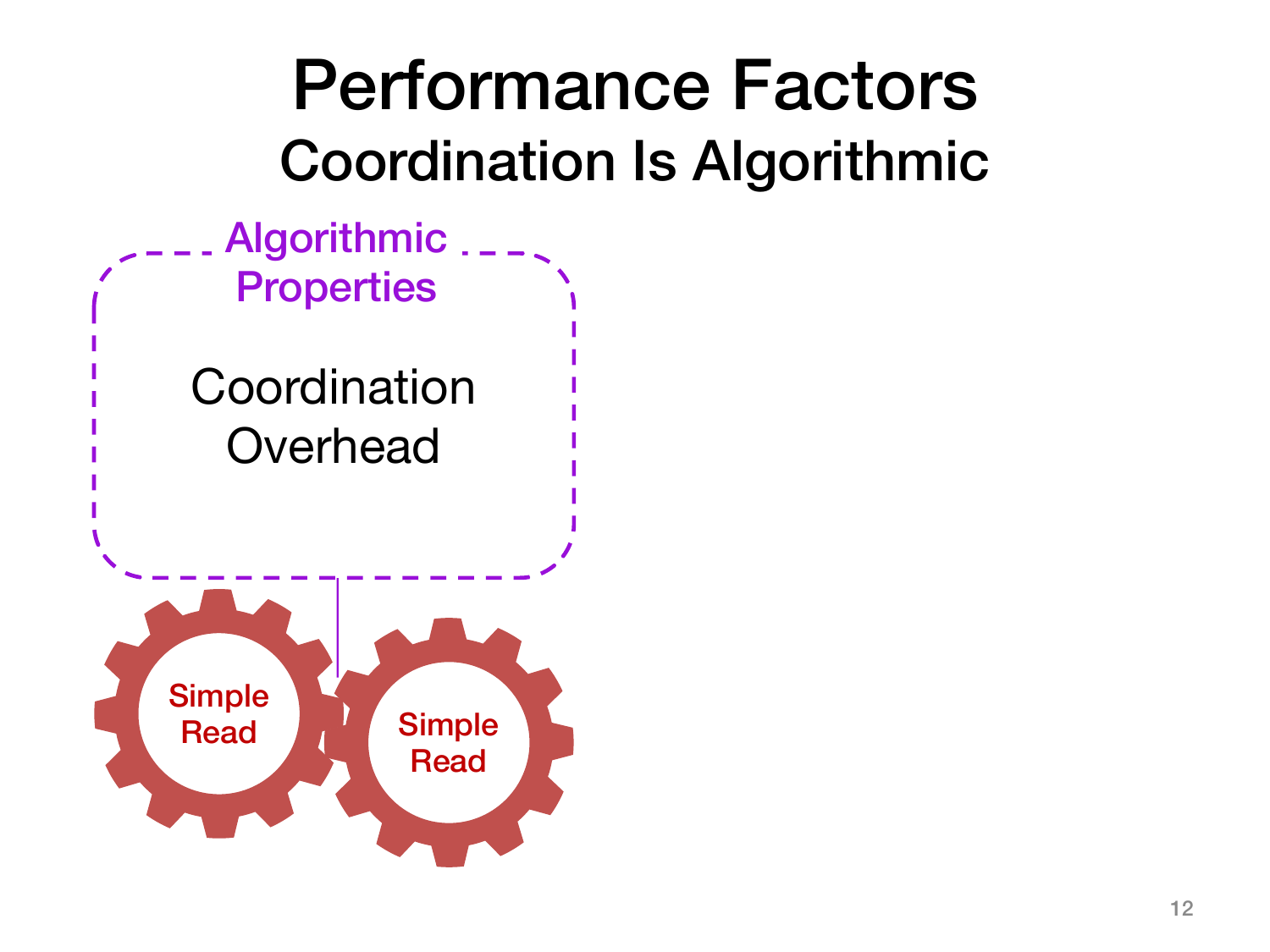### Read-Only Transactions Optimal Performance



Performance-optimal Read-only **Transactions** (N,O,C)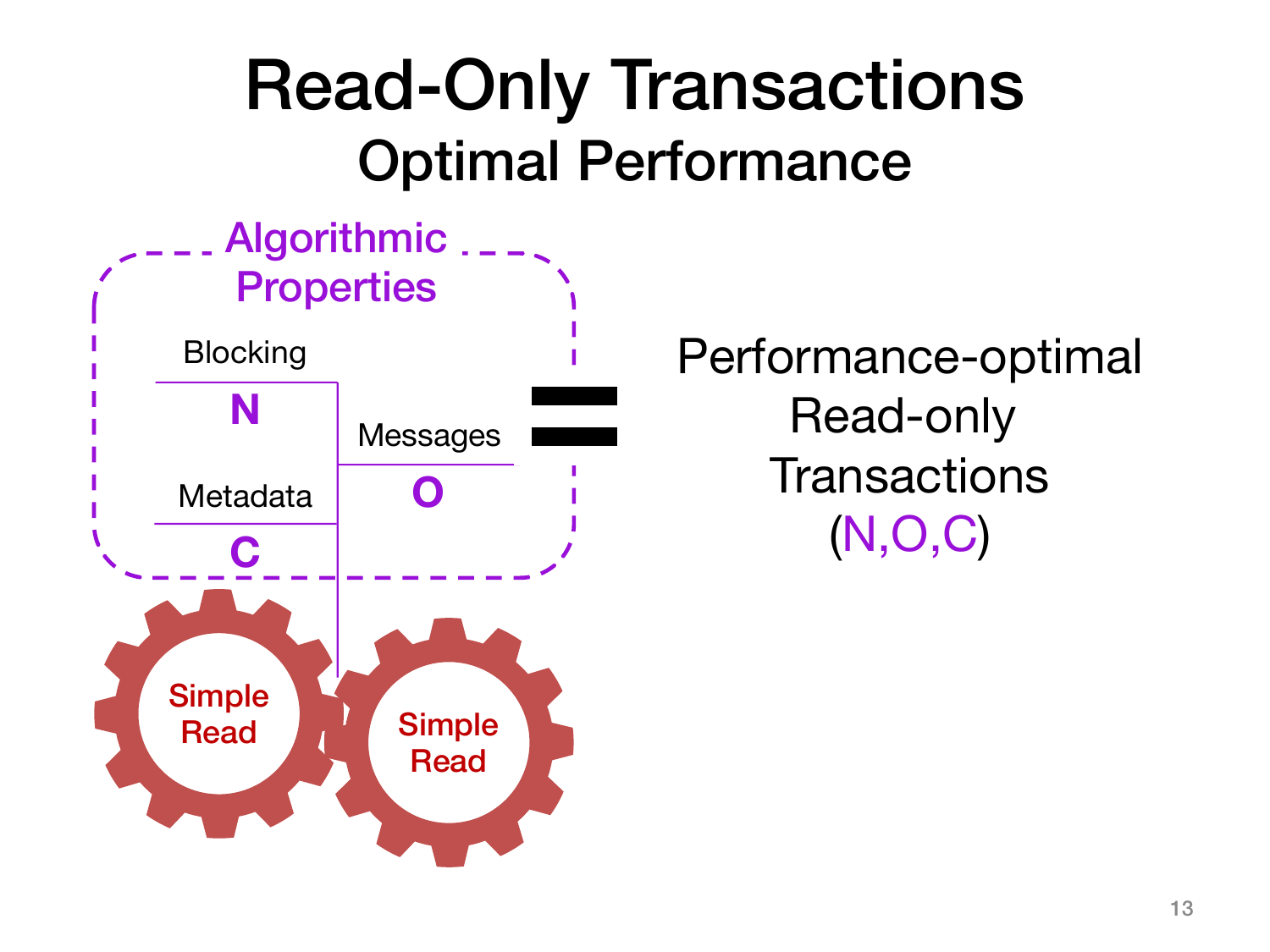## Non-Blocking Reads

- Do not wait on external events – Distributed locks, timeouts, messages, etc.
- Lower latency
	- Avoid any time spent blocking
- Higher throughput – Avoid CPU cost of context switches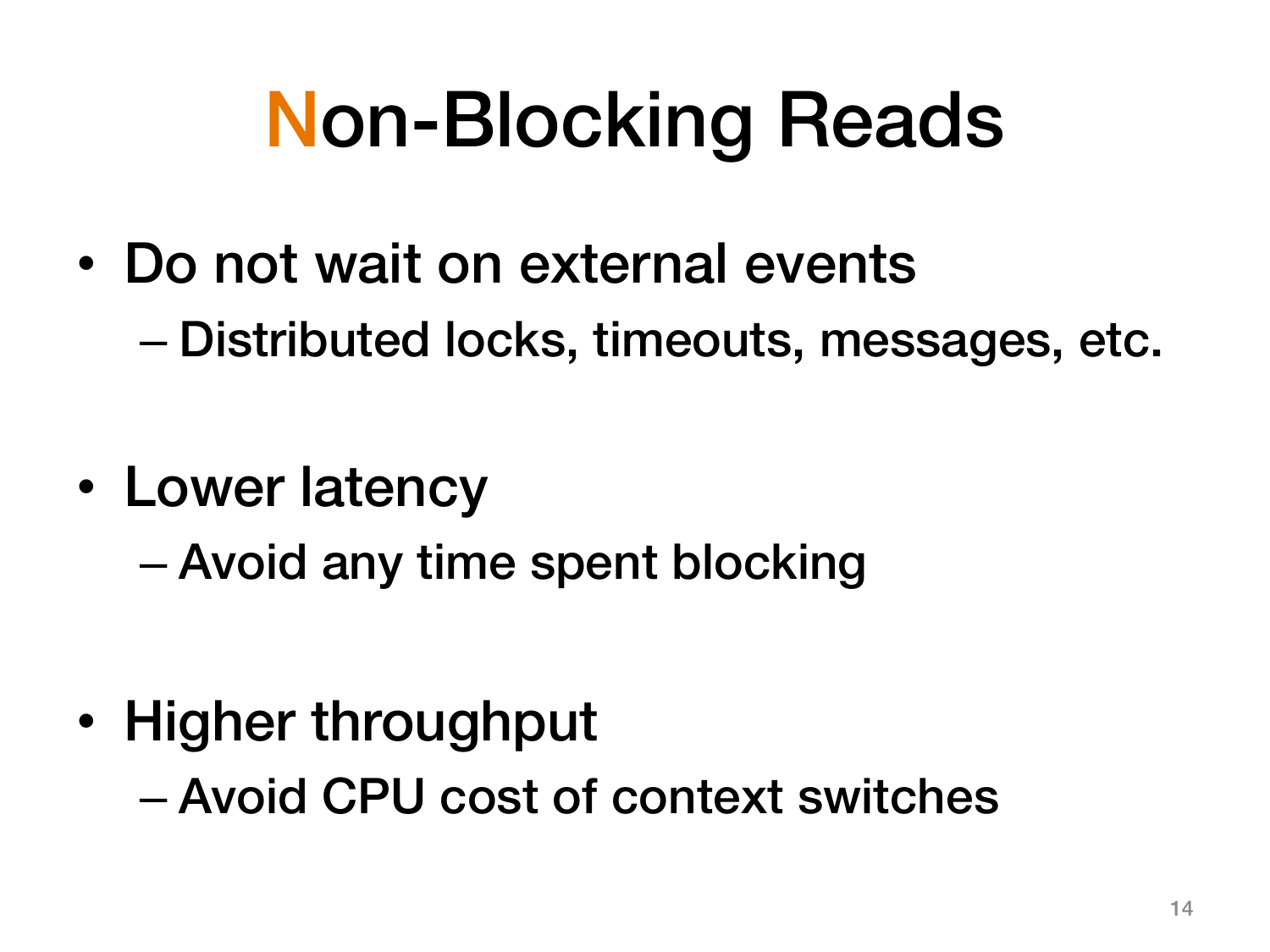## One-Round Communication

- One-round on-path reads – Succeed in one round, i.e., no retries
- No off-path messages – Required by reads but off the critical path
- Lower latency

– Avoids time for extra on-path messages

• Higher throughput

– Avoids CPU cost of processing extra messages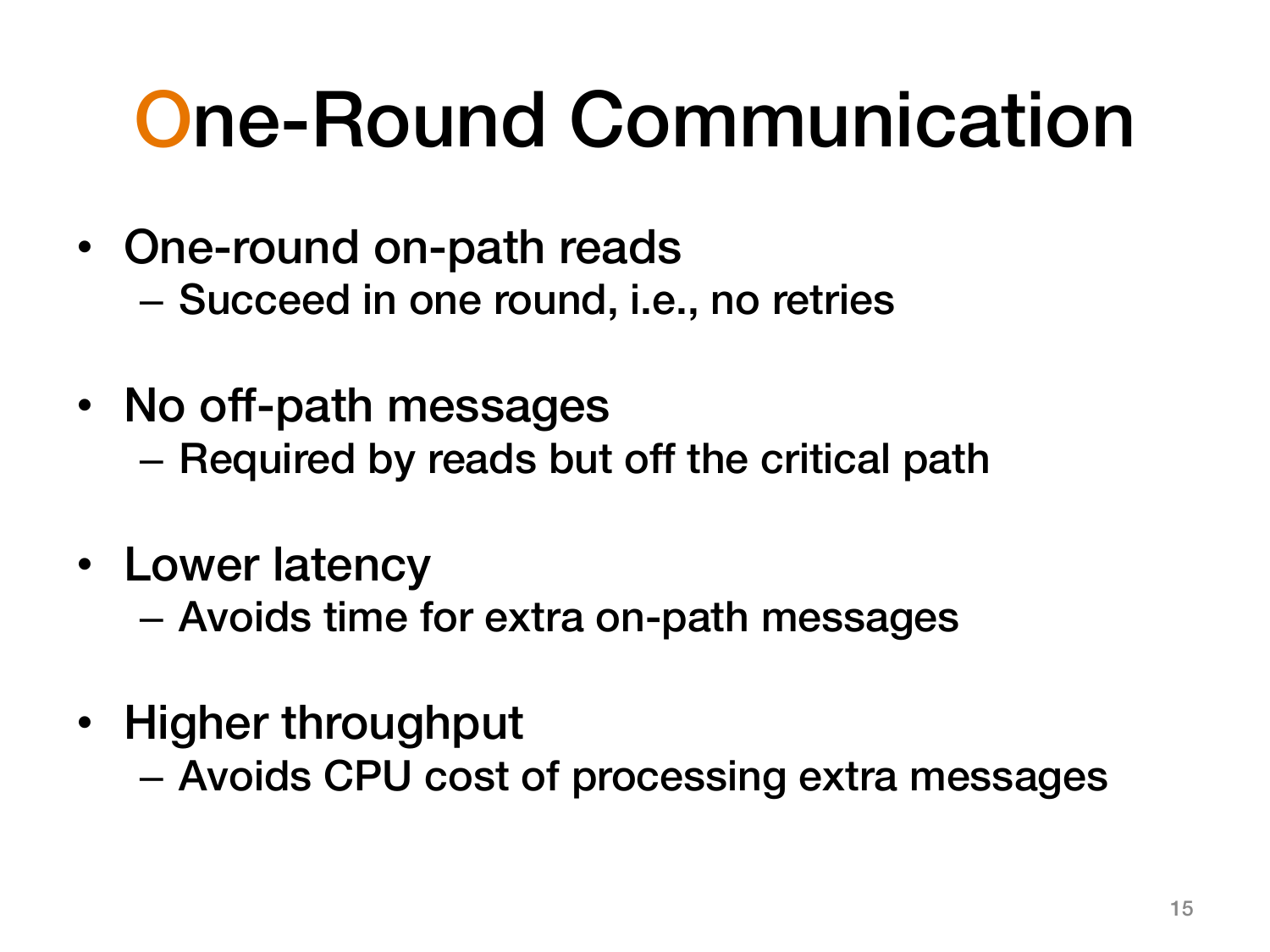### Constant Metadata

- Metadata
	- Information used to find a consistent view
	- Timestamps, transaction IDs, etc.
- Size of metadata remains constant regardless of contention
- Higher throughput – Avoids CPU cost of processing extra data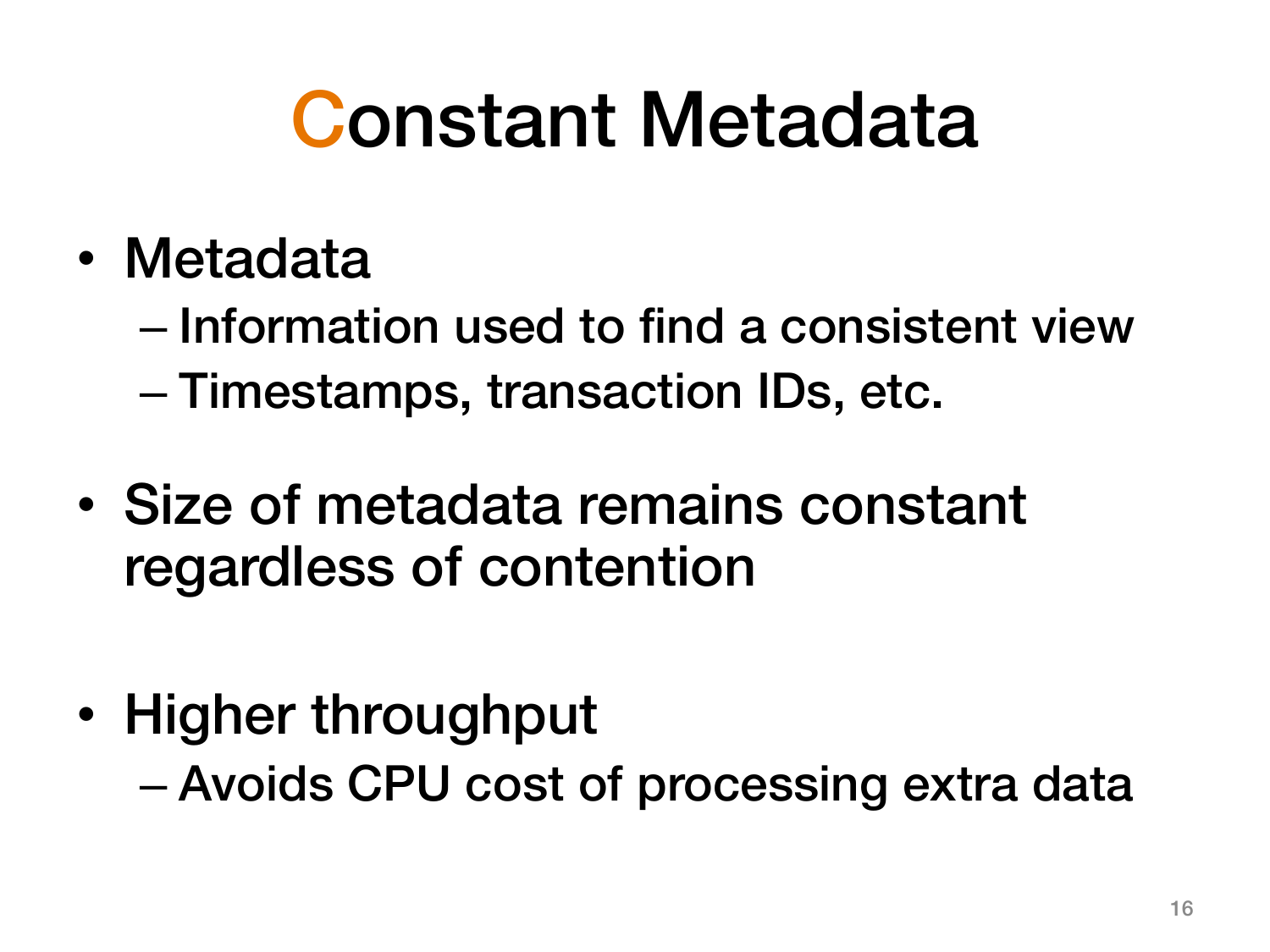Performance-optimal read-only transactions are NOC:

Non-blocking messages that complete in One-round with Constant metadata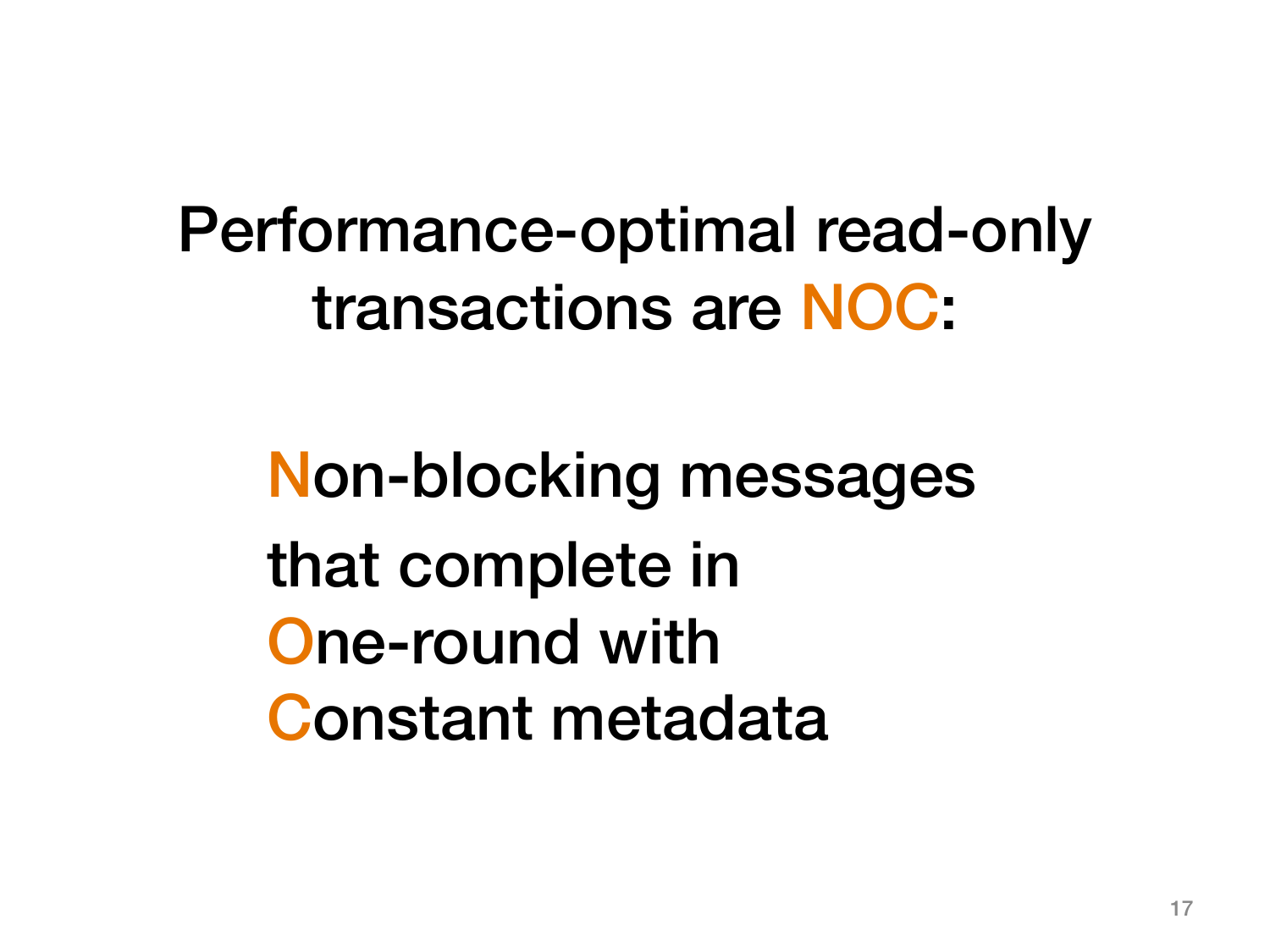## **Strict Serializability**

- The strongest consistency model – Writing applications made easy
- Requires a total order + real-time order

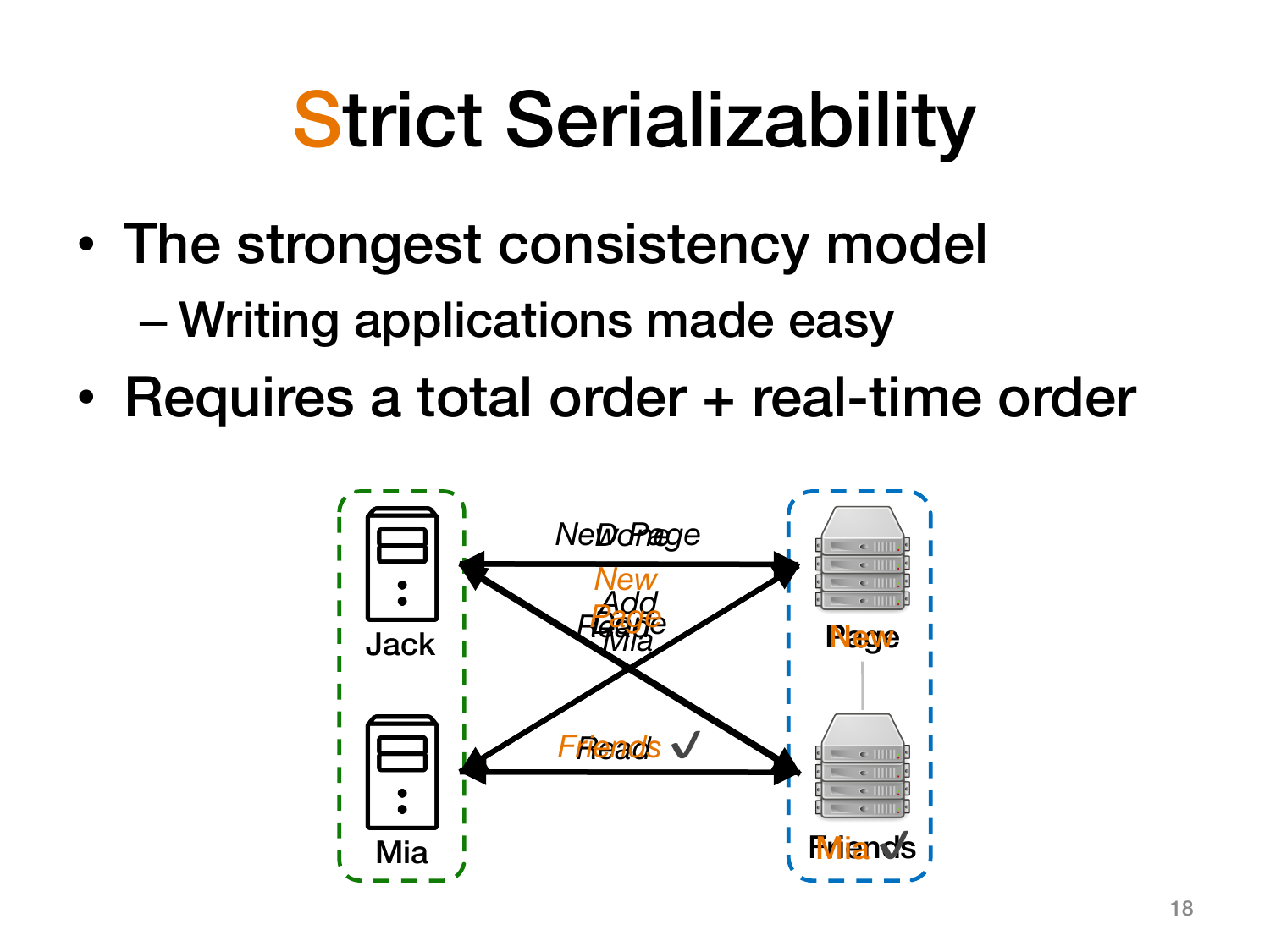### The NOCS Theorem: Impossible for read-only transaction algorithms to achieve performance-optimality [N,O,C] and strict serializability [S]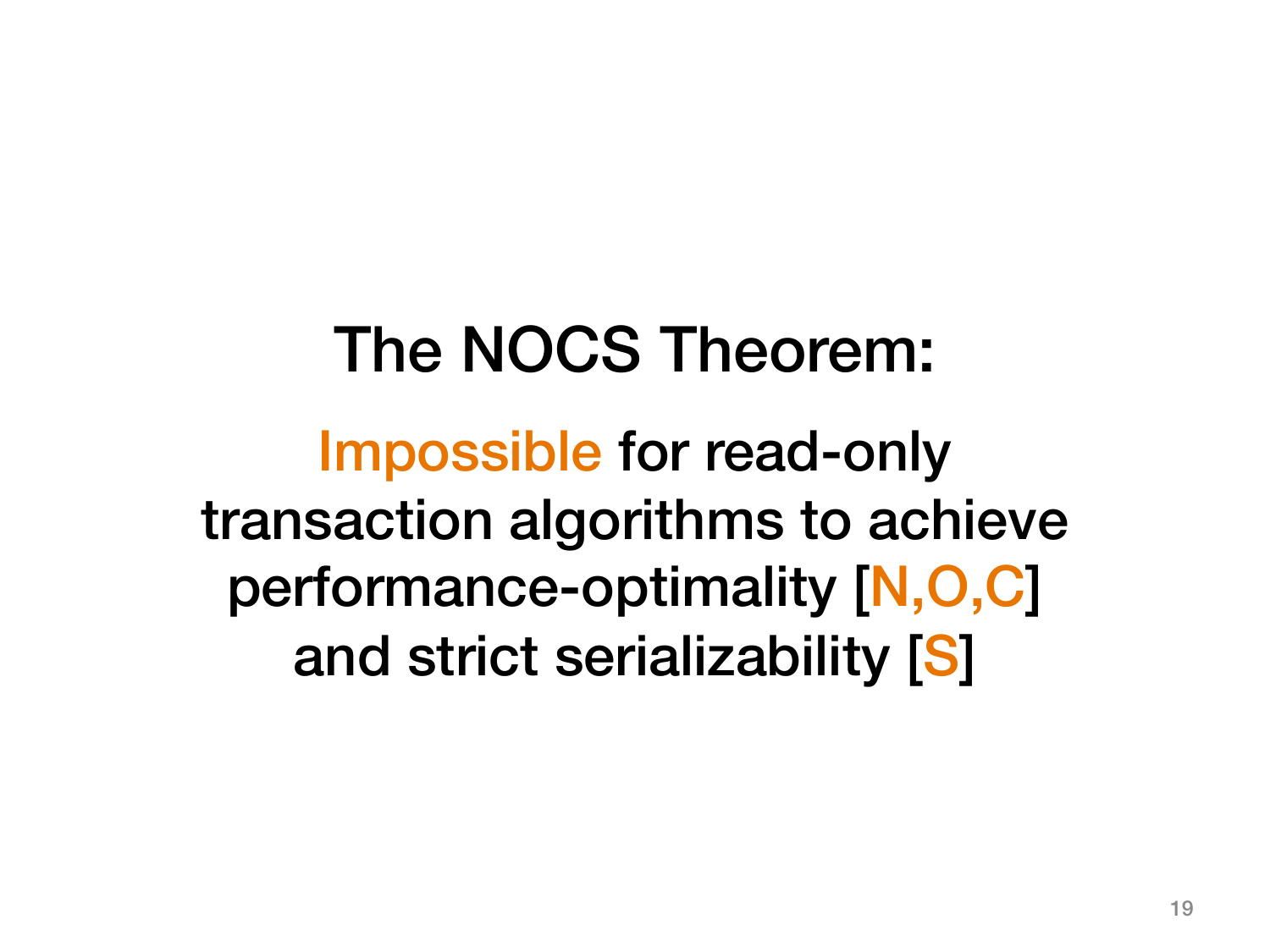### Proof Intuition of NOCS

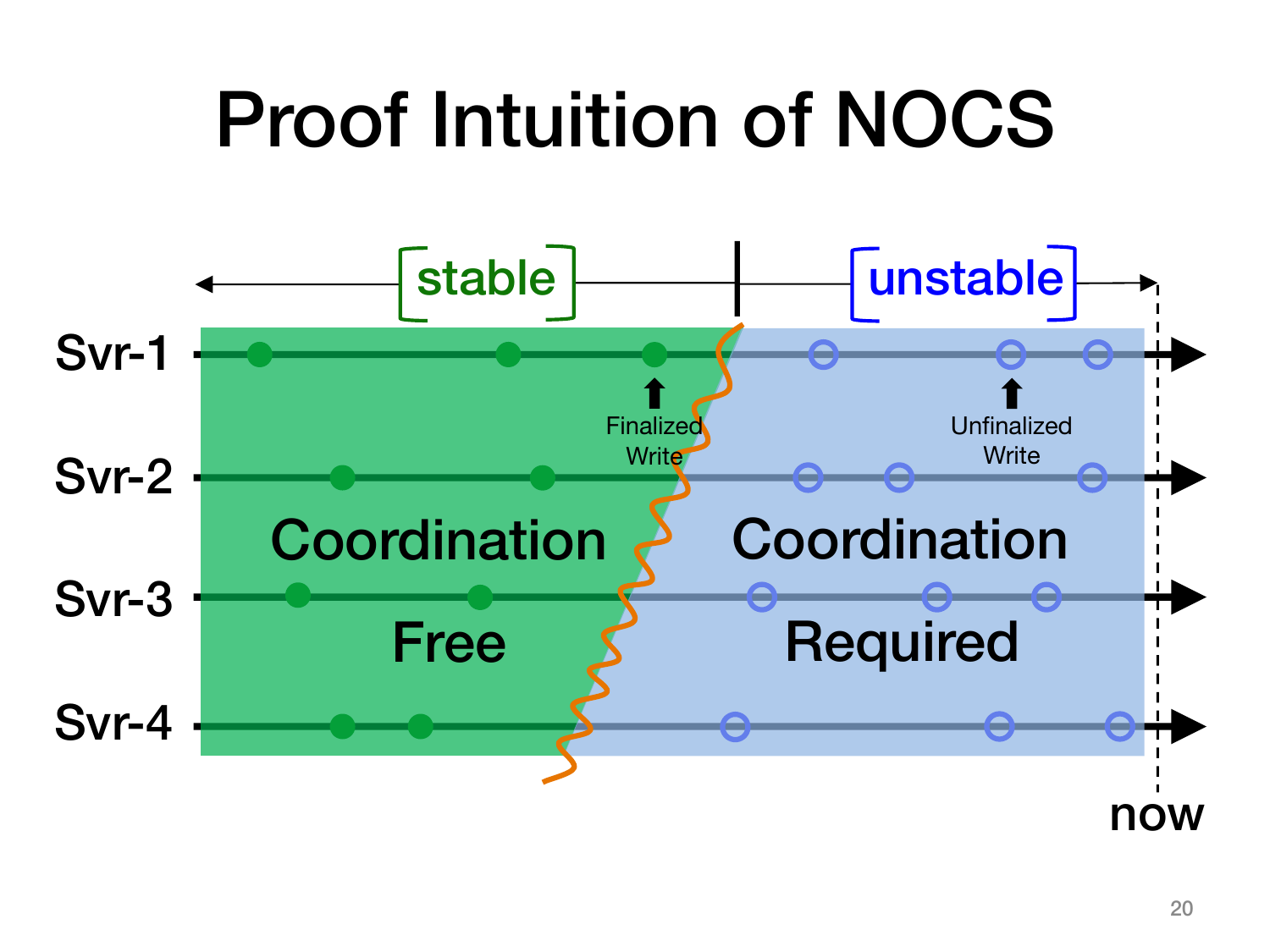## Proof Intuition of NOCS

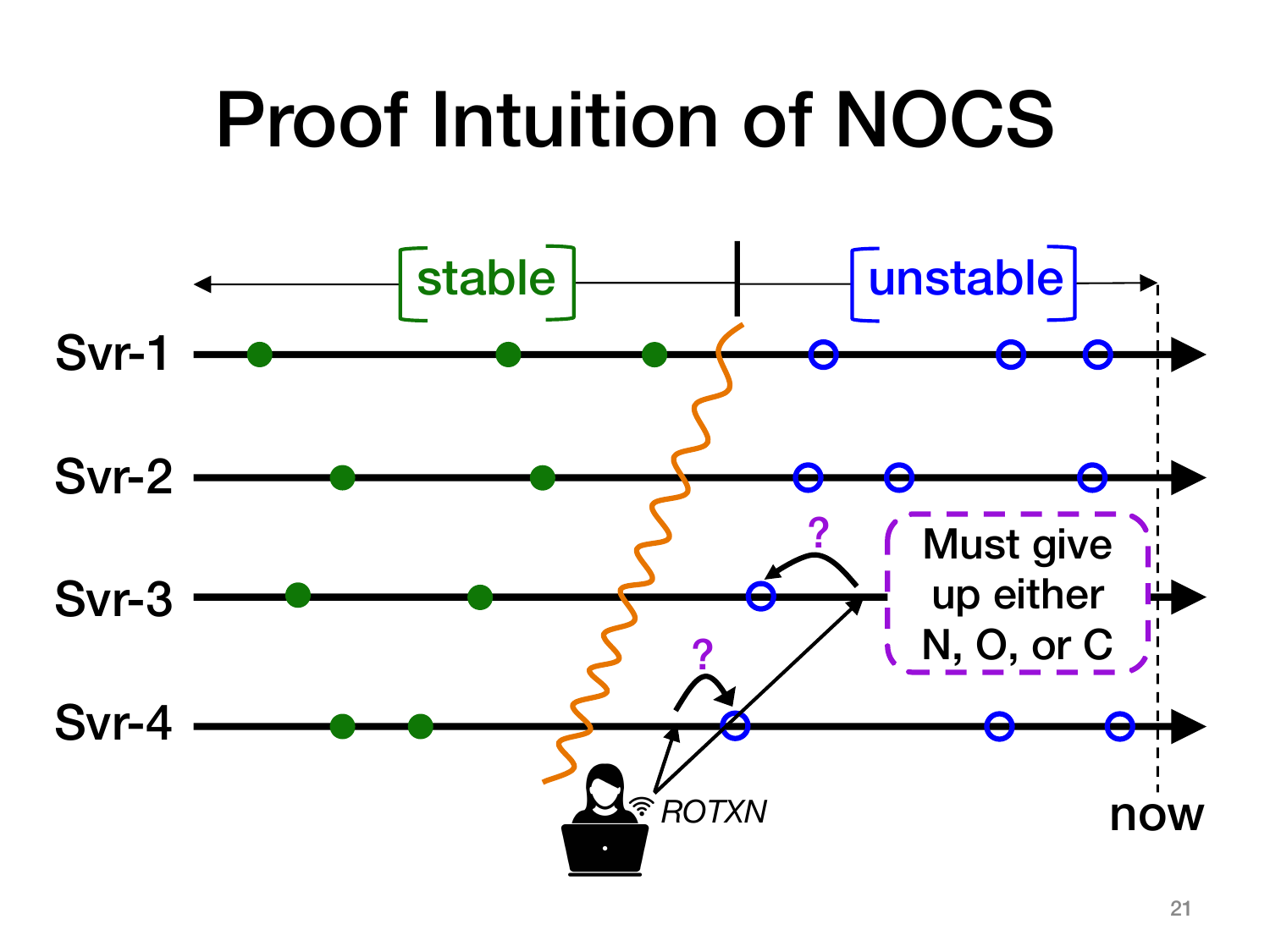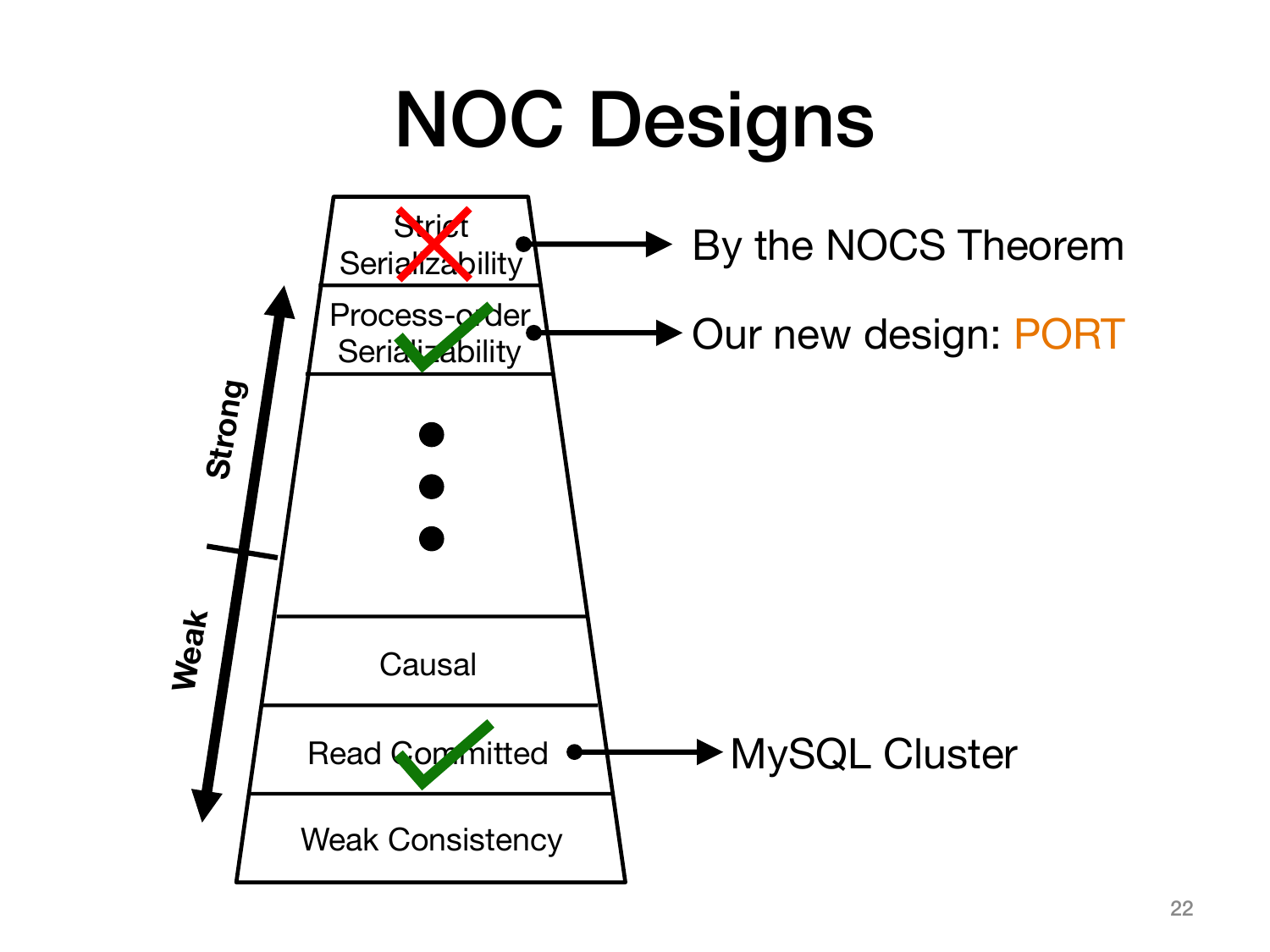### Design Insight Capturing the Stable Frontier

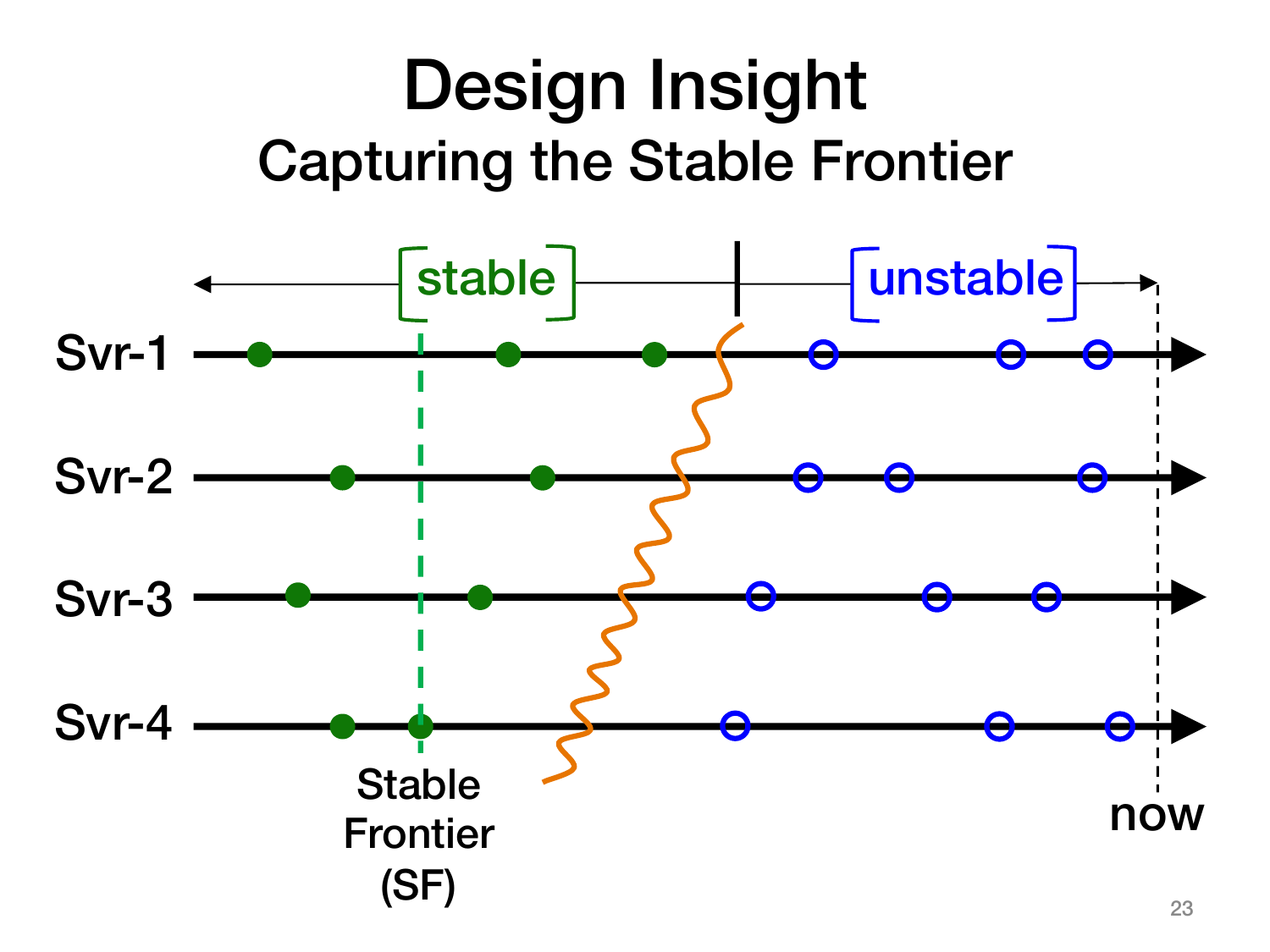## Version Clock

• A type of logical clock

– Specialized for distributed storage systems

- Treat reads and writes differently – Enable optimizations for reads and writes
- Capture the stable frontier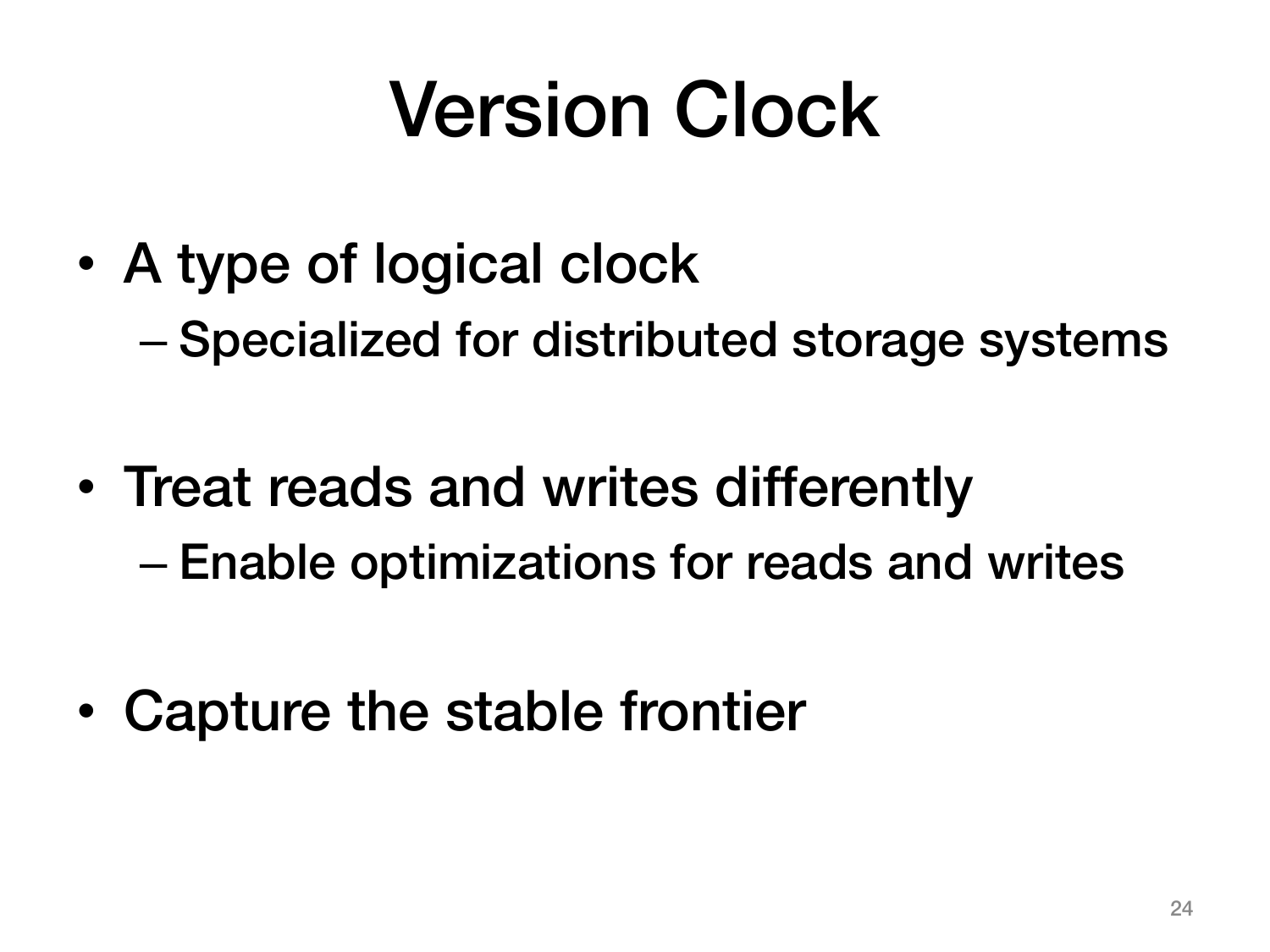### PORT Overview



Web **Client** 



**Storage** Server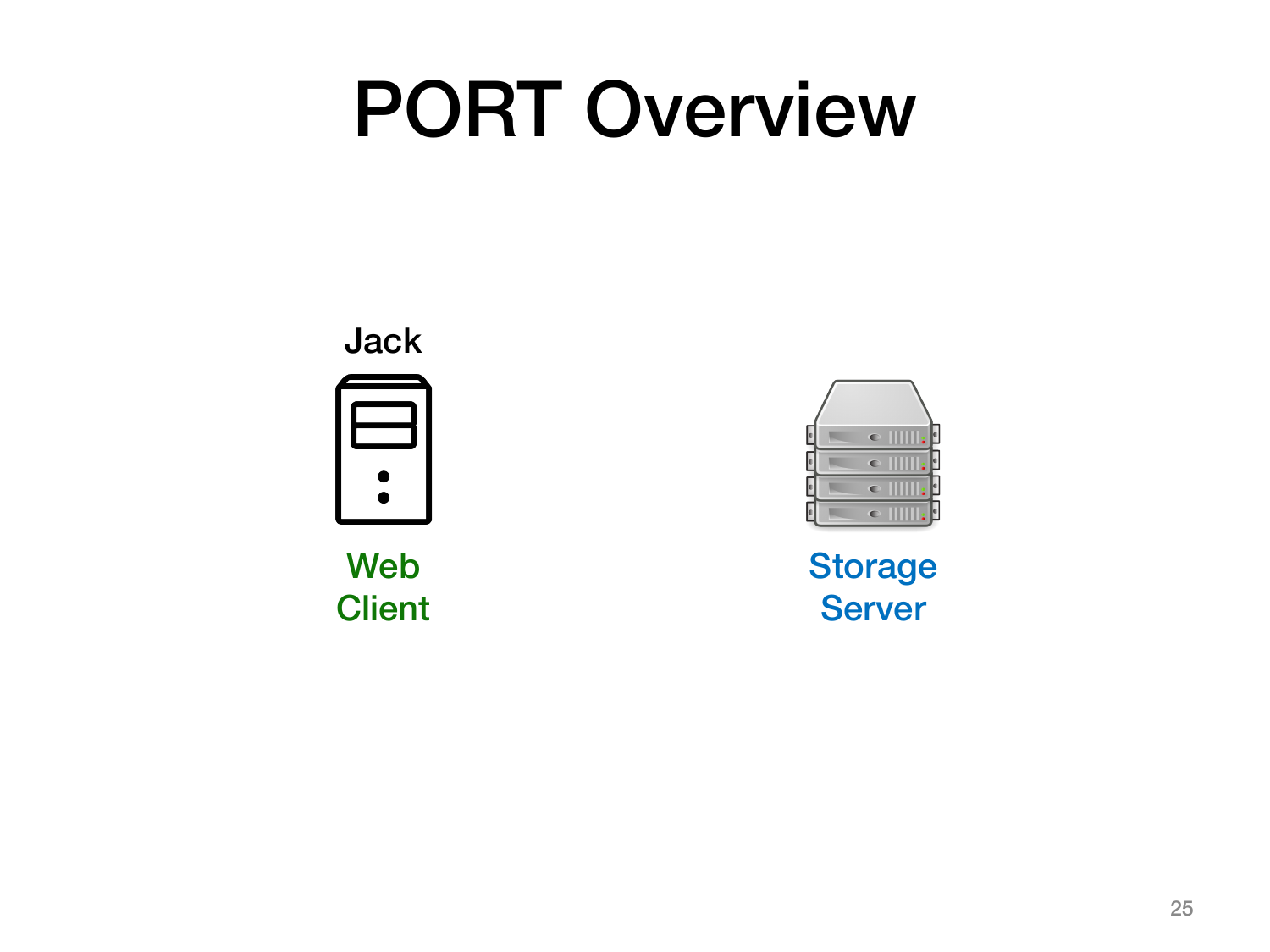### PORT Overview

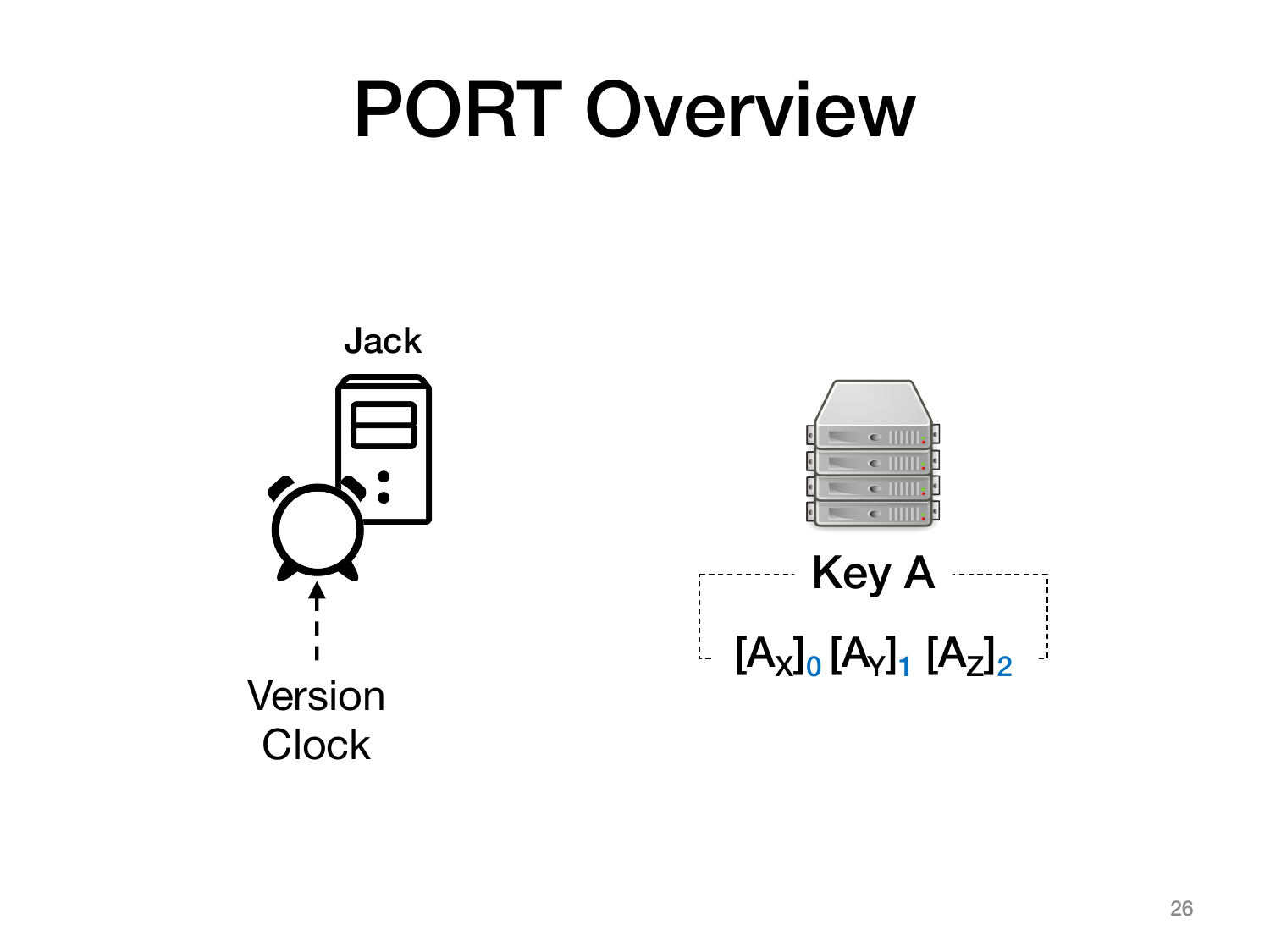### PORT Overview

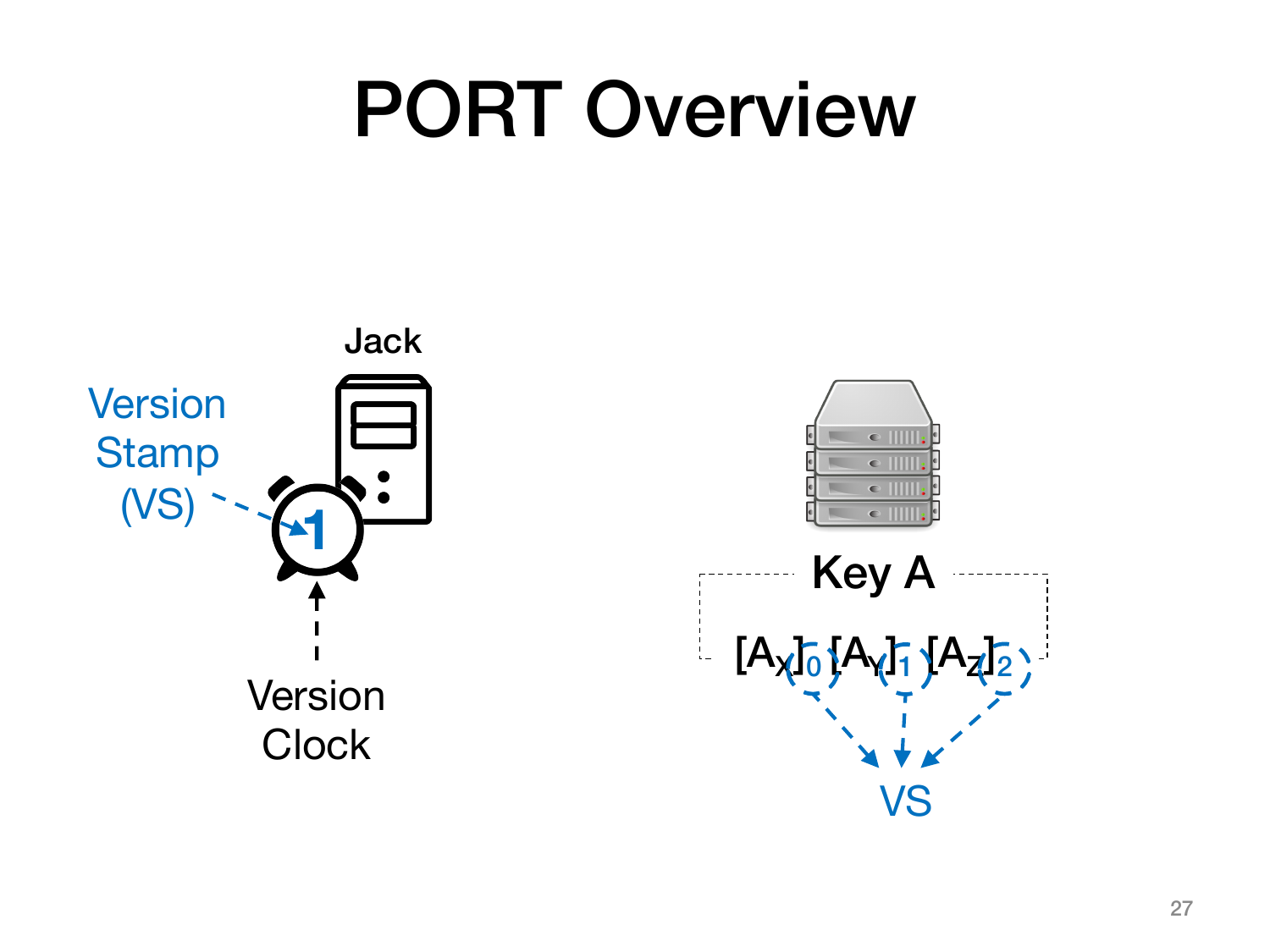### Write in PORT

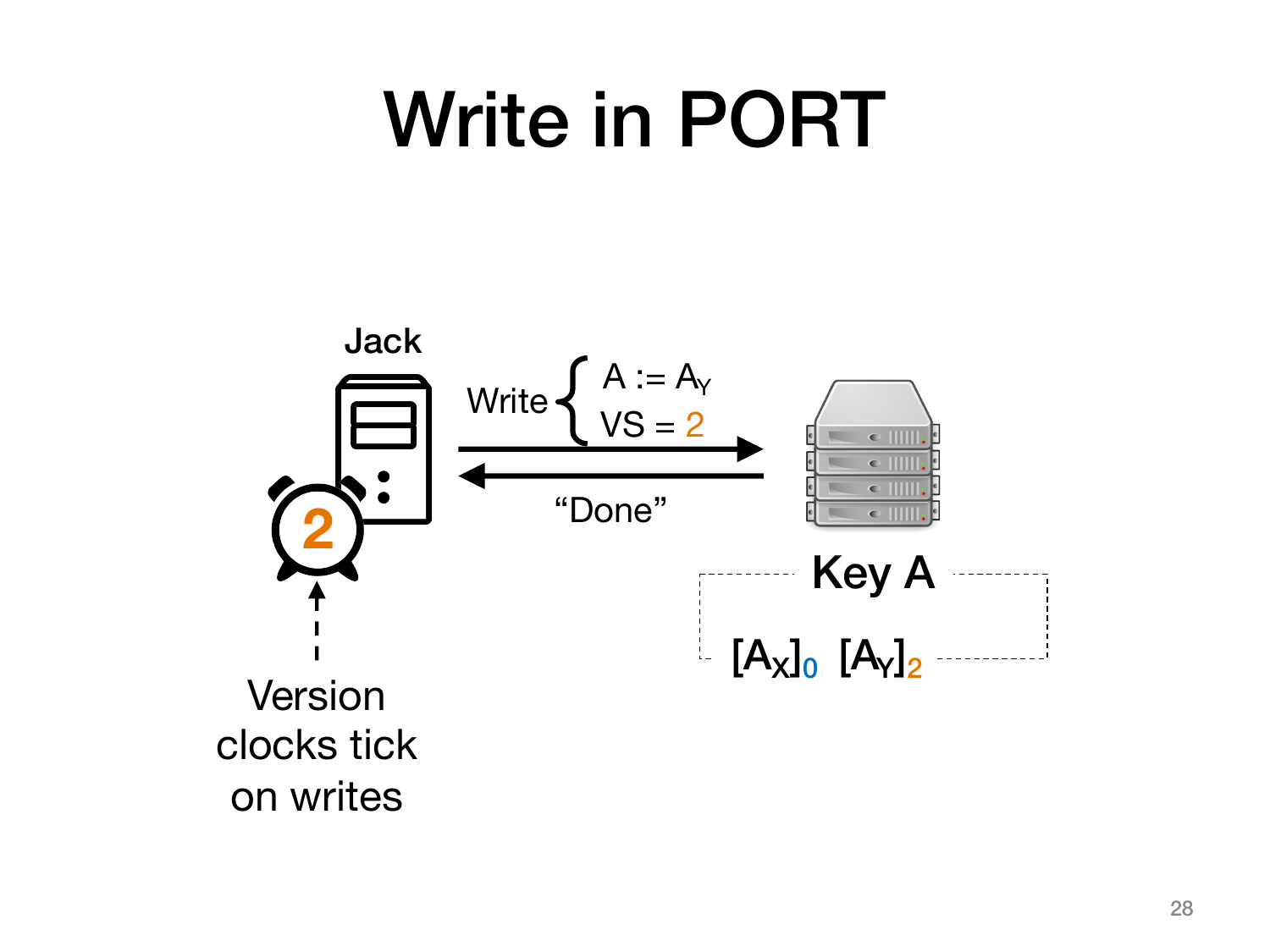### Read in Port

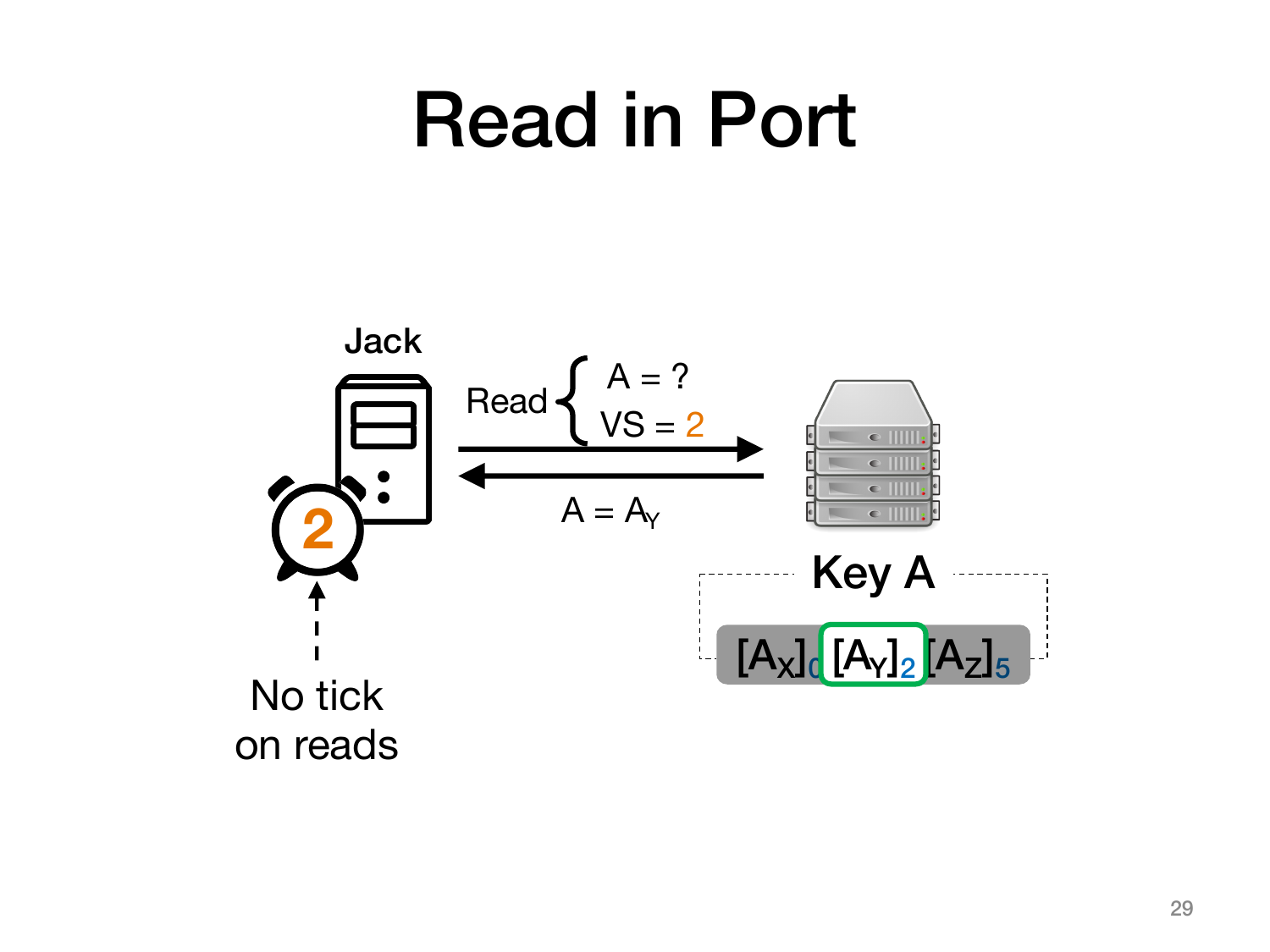### Read Promotion Ensures a Total Order

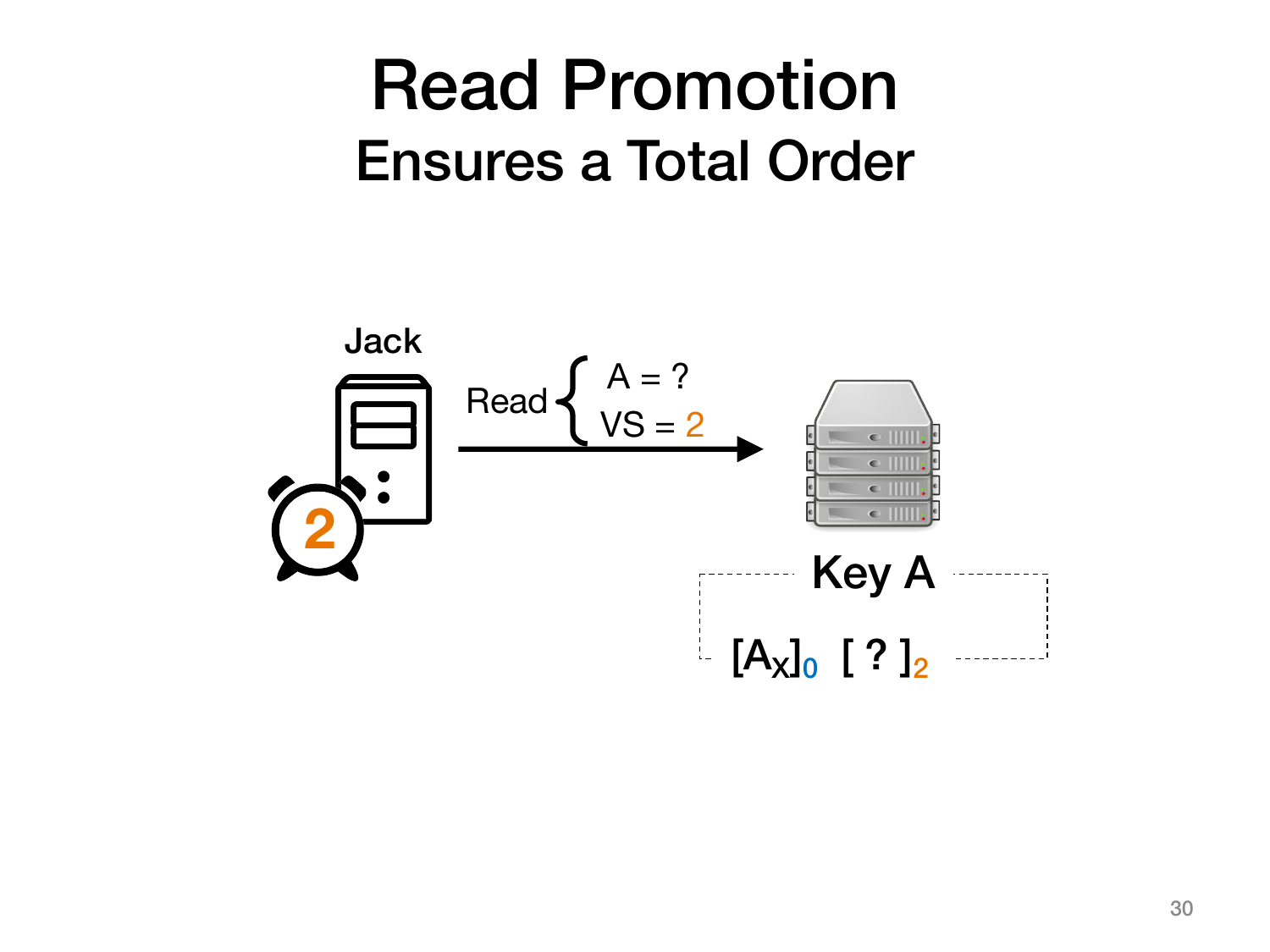### Read Promotion Ensures a Total Order

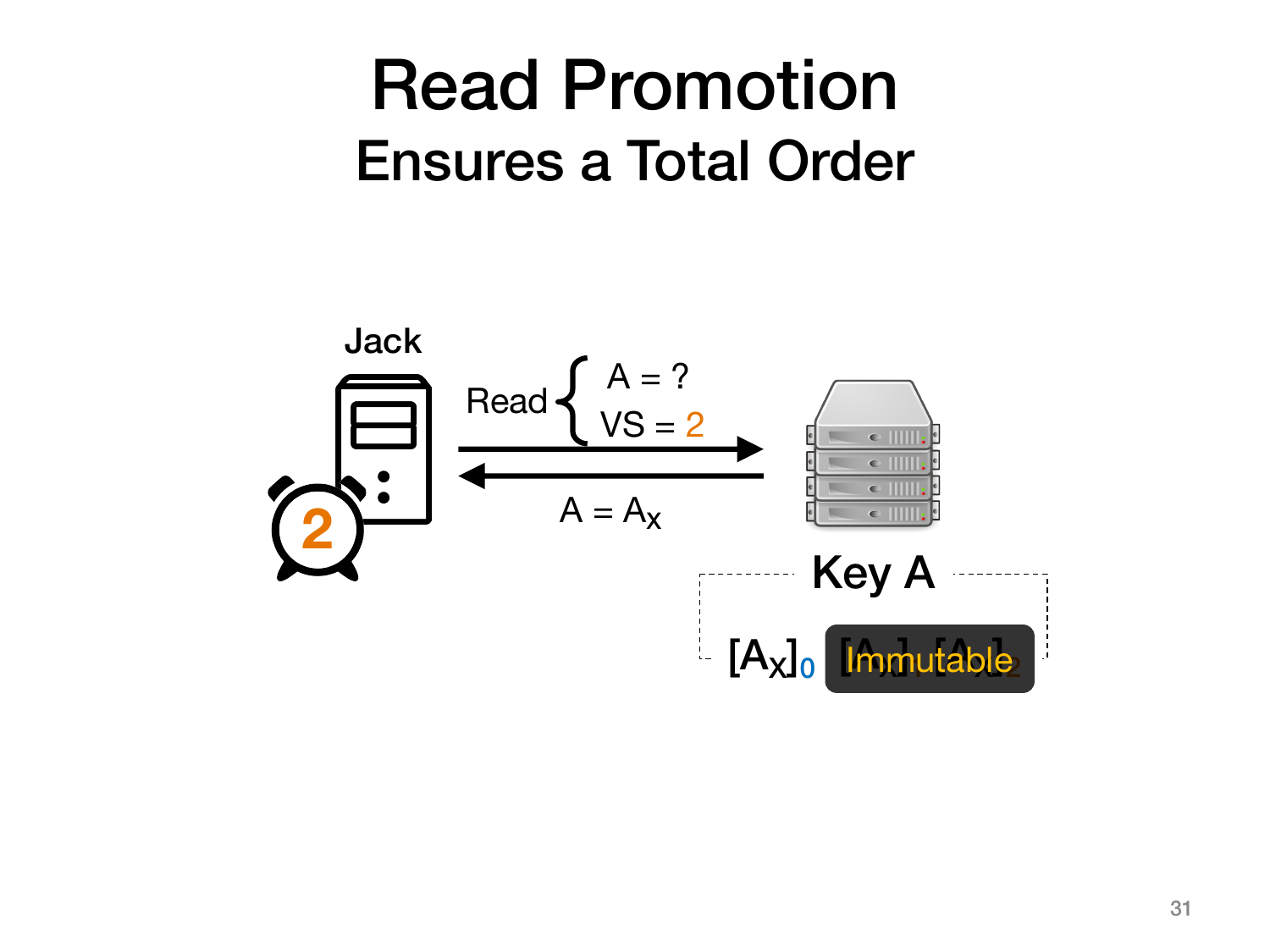### Read Promotion Ensures a Total Order

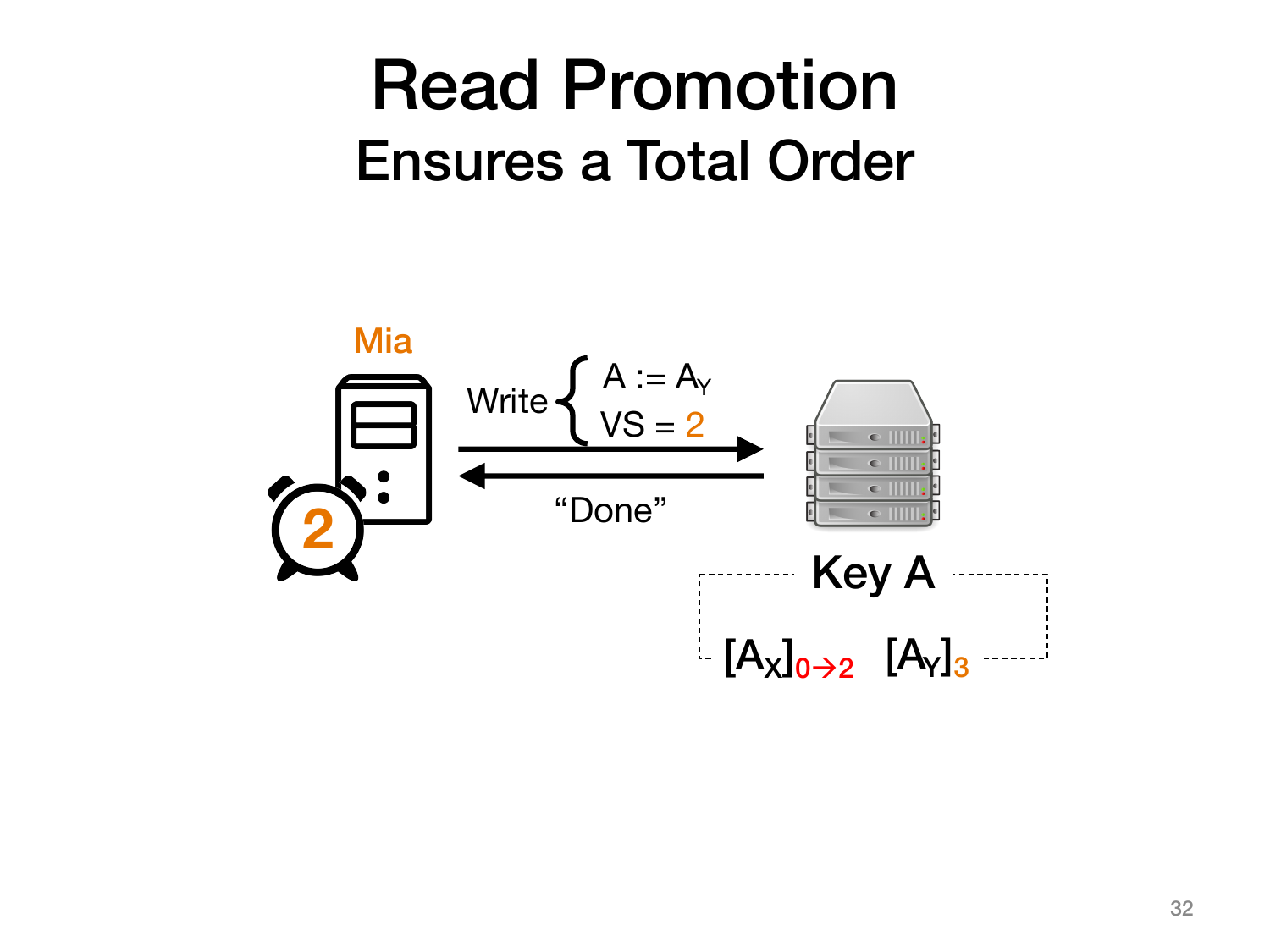### Track Stable Frontier

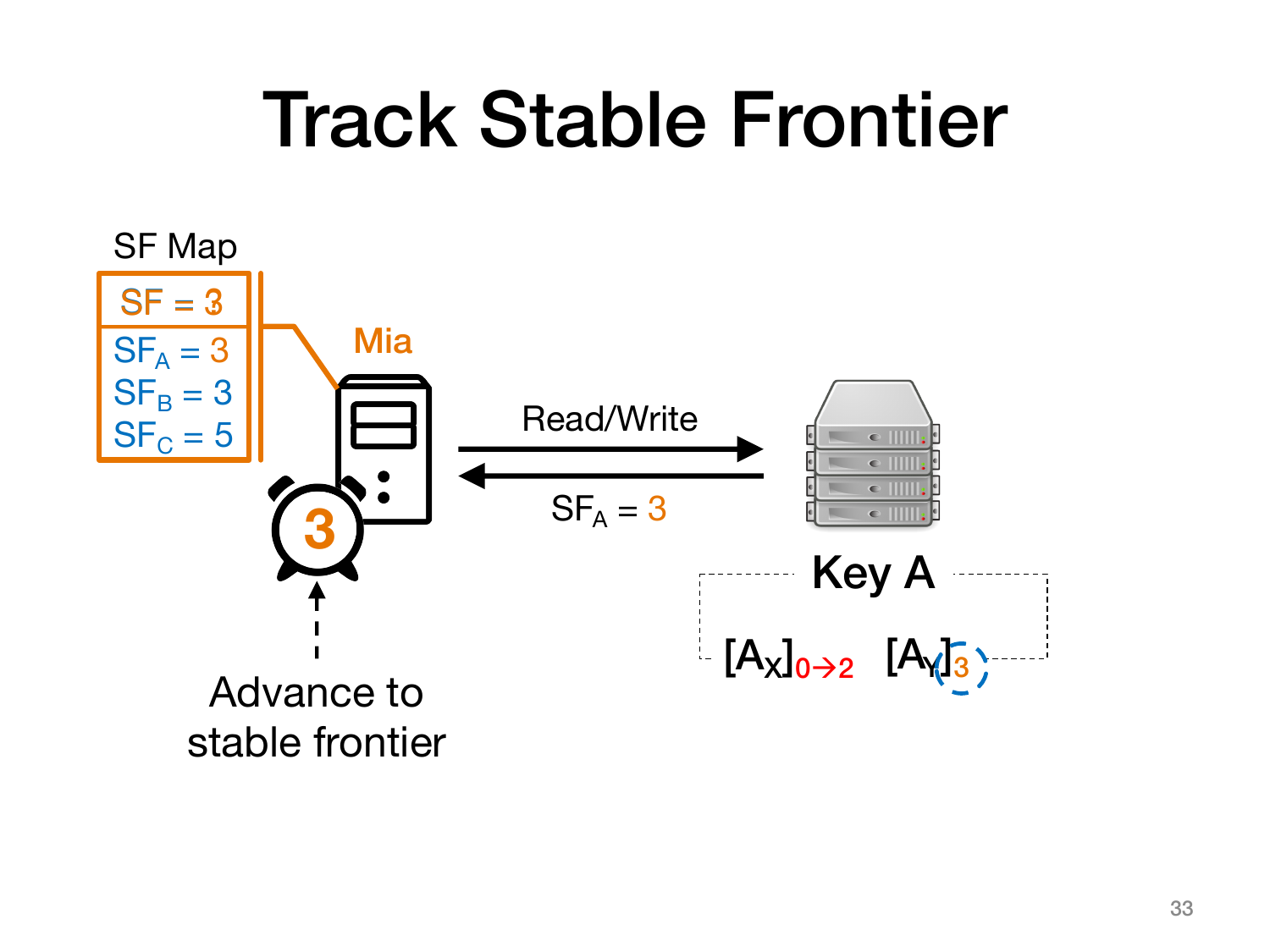# Read-Only Transaction Logic

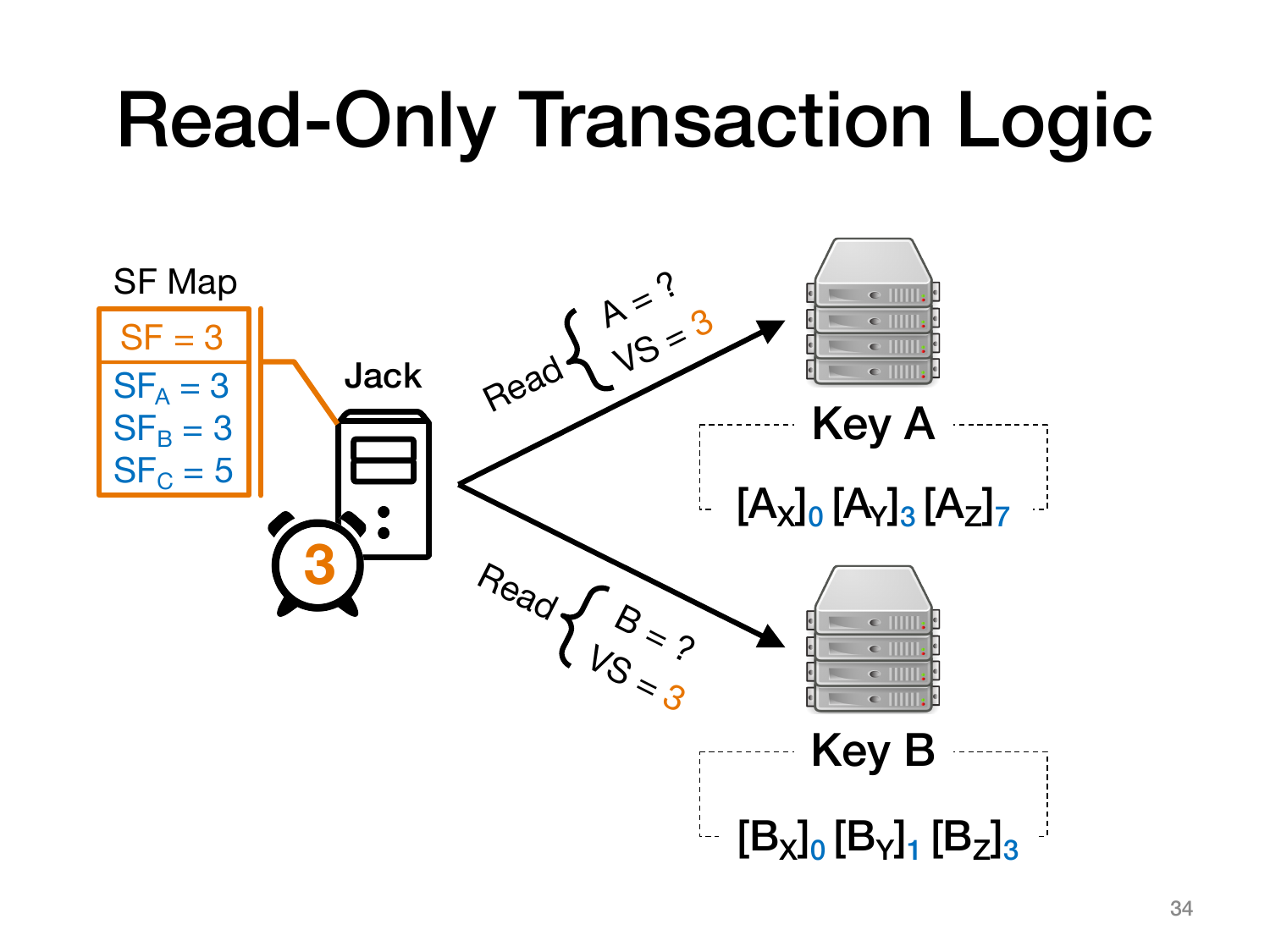# Read-Only Transaction Logic

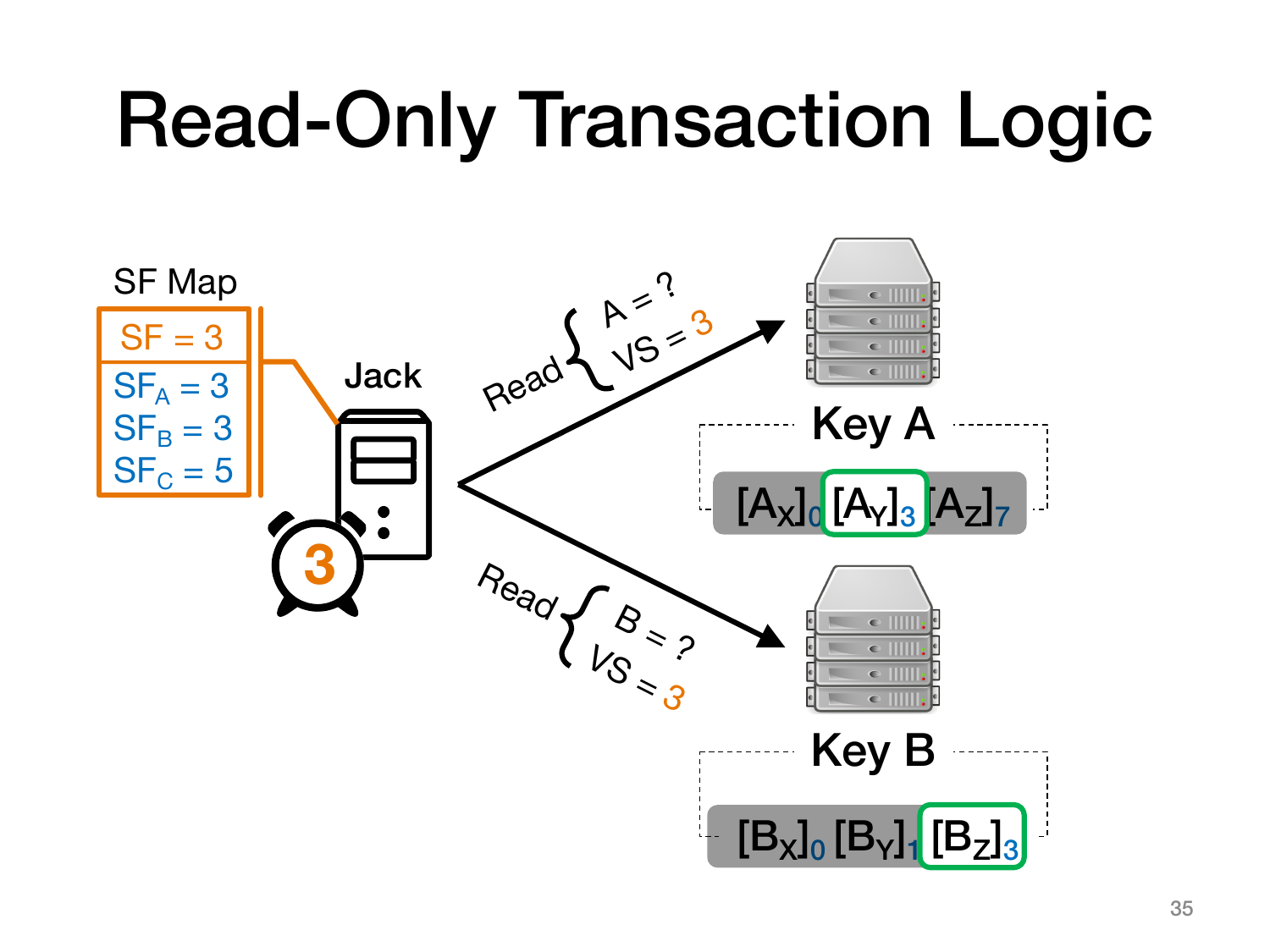# Read-Only Transaction Logic

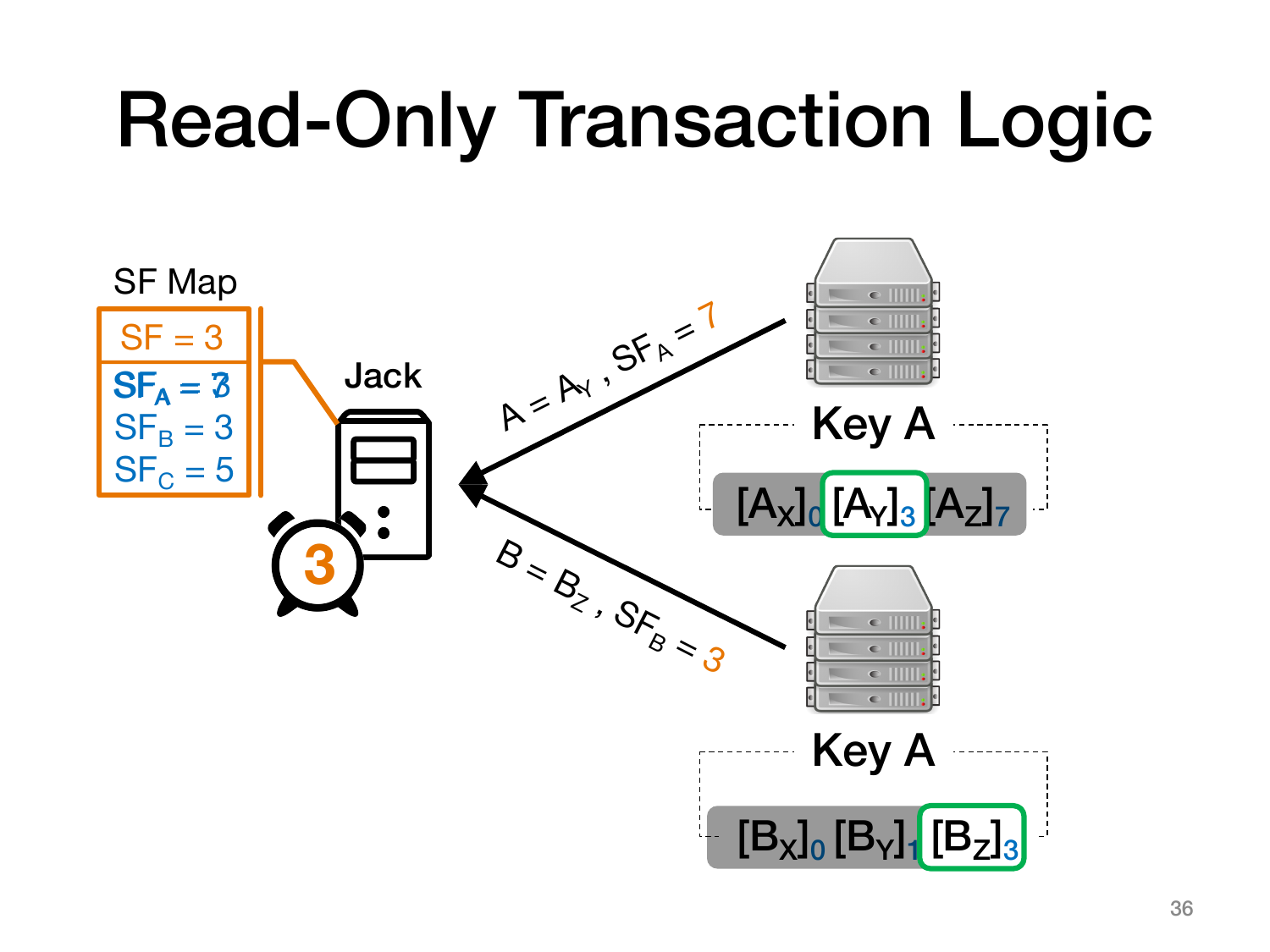## PORT Is NOC

• Reading at the stable frontier ensures reads are non-blocking (N)

- Client pre-determined snapshot with VS ensures one-round communication (O)
- One VS per read request ensure constant metadata (C)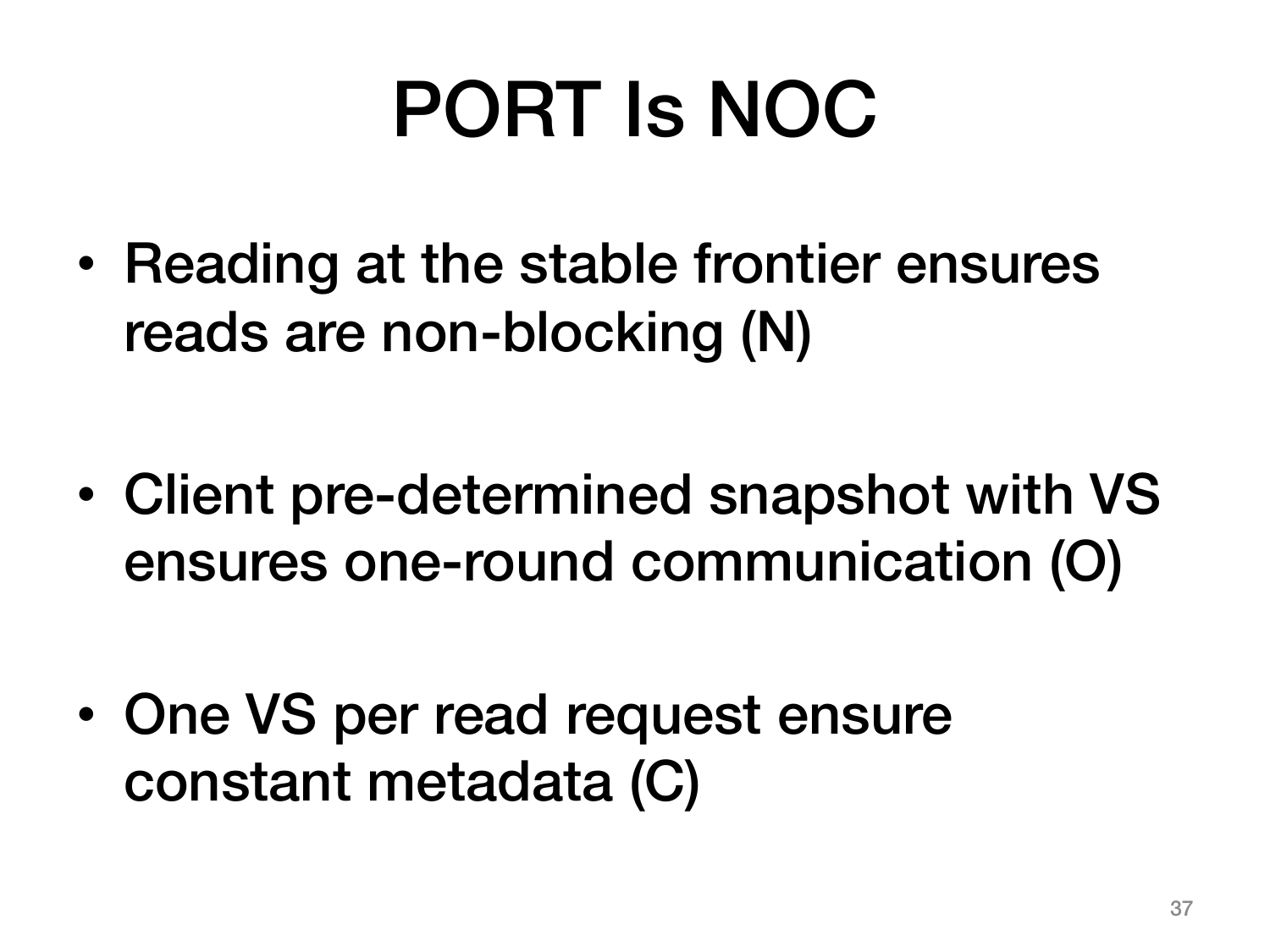# PORT Systems

#### • Scylla-PORT

- Base system: ScyllaDB (non-transactional)
	- Highly optimized  $\rightarrow$  sensitive to overhead
- NOC + Process-ordered serializability
- Supports simple writes (not write transactions)

#### • Eiger-PORT

- Base system: Eiger (N,  $\mathfrak{A}, \mathfrak{B}$ )
	- Existing read-only and write transactions
- NOC + Causal consistency
- Supports write transactions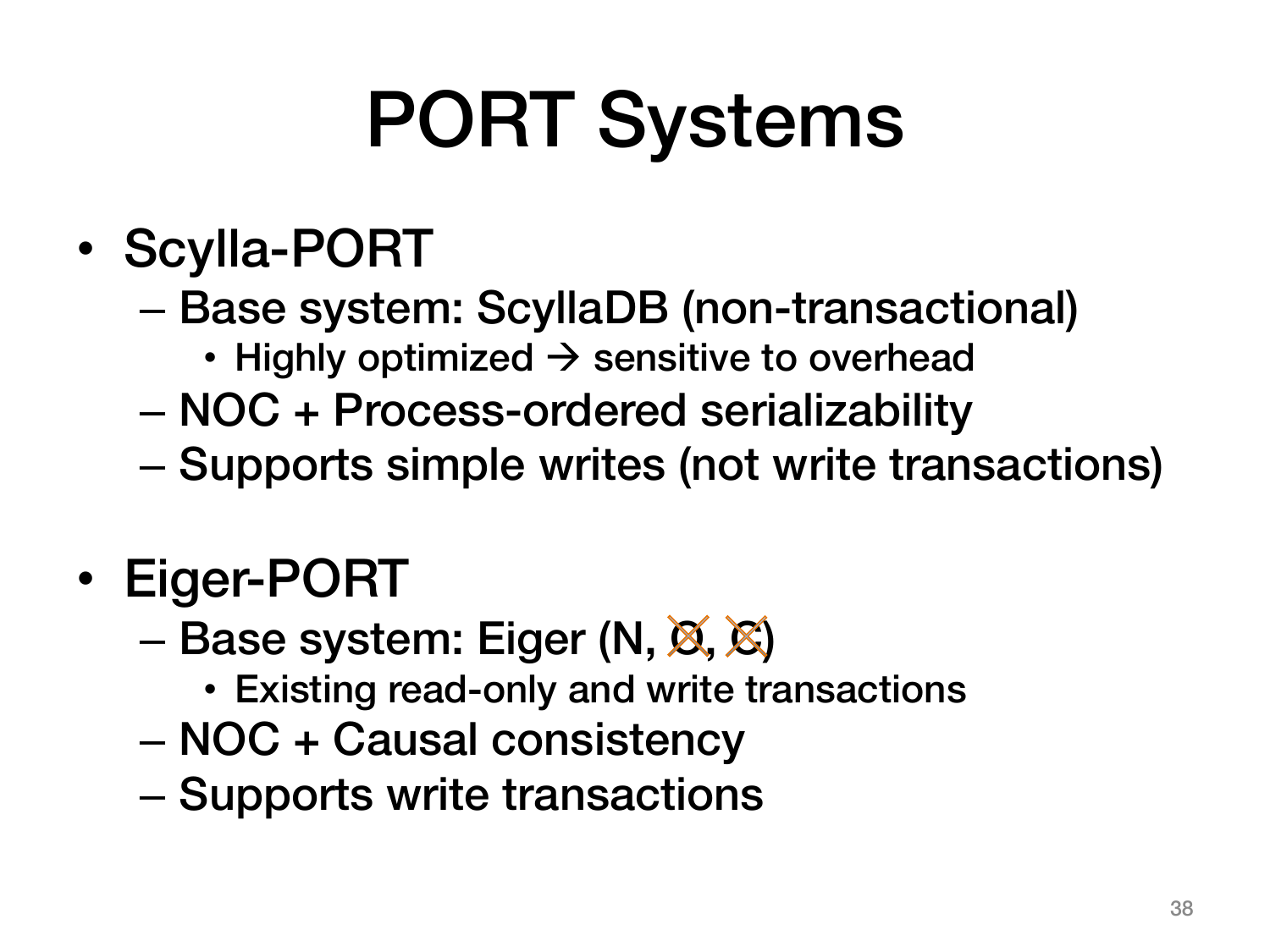# Evaluation of Scylla-PORT

- To understand
	- Overhead in latency and throughput compared to simple reads
	- Performance advantages compared to other protocols, e.g., OCC.
- Experiment configuration
	- YCSB benchmark with customized parameters for skew and read-to-write ratios
	- Evaluated latency, throughput, scalability, freshness

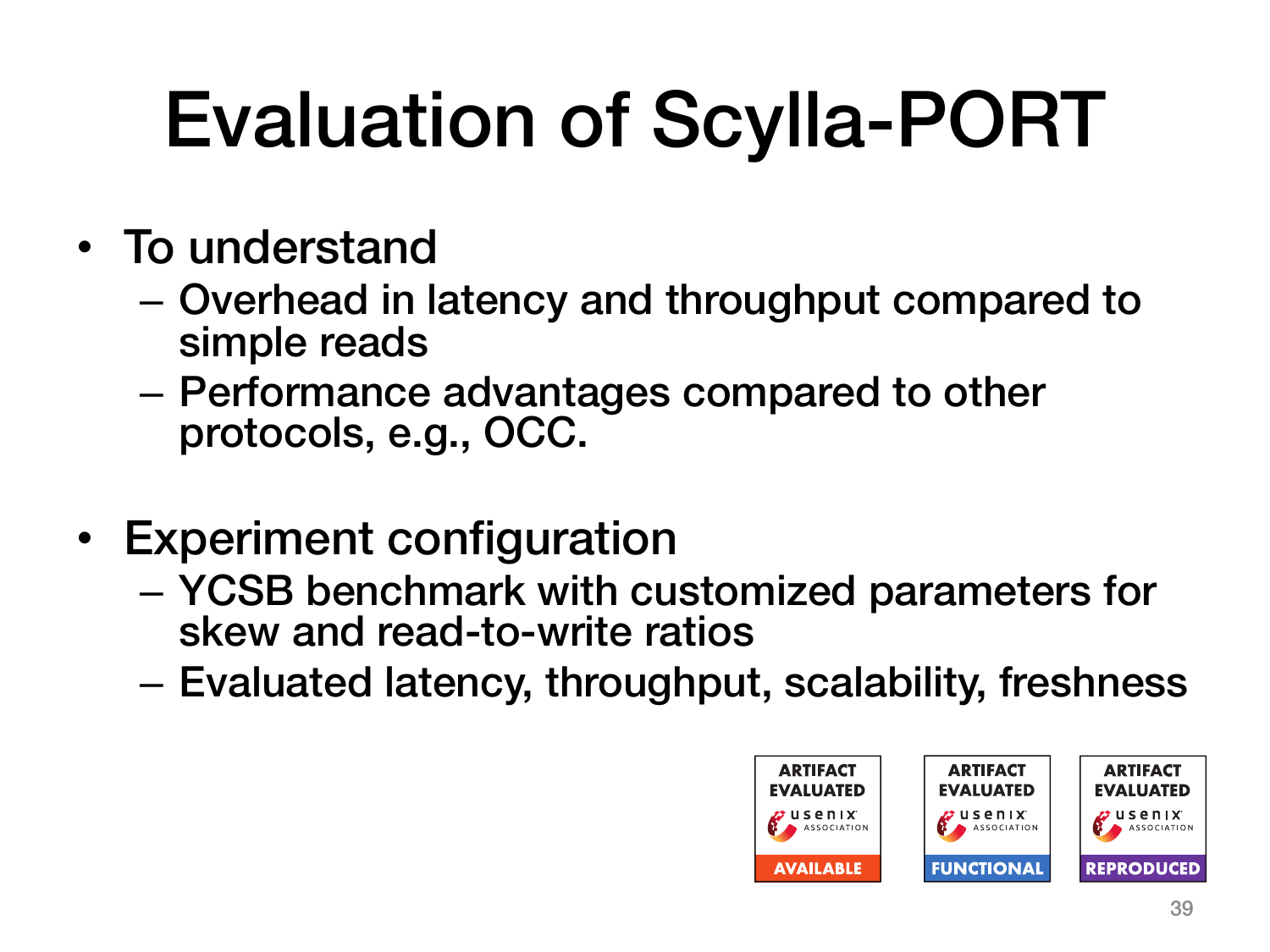### Latency-Throughput Uniform, 5% Writes

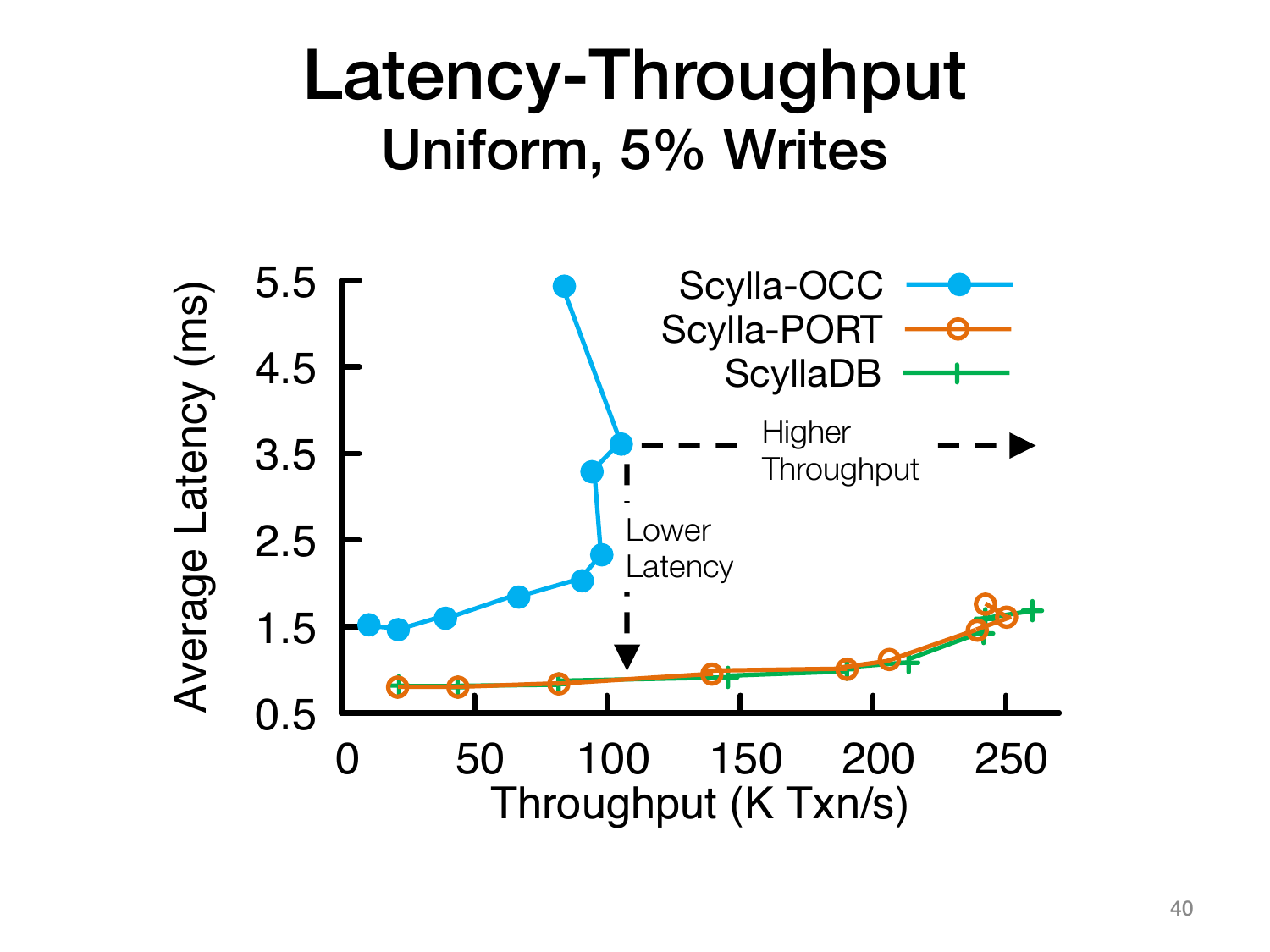#### Latency-Throughput  $Zipf = 0.99, 5\%$  Writes